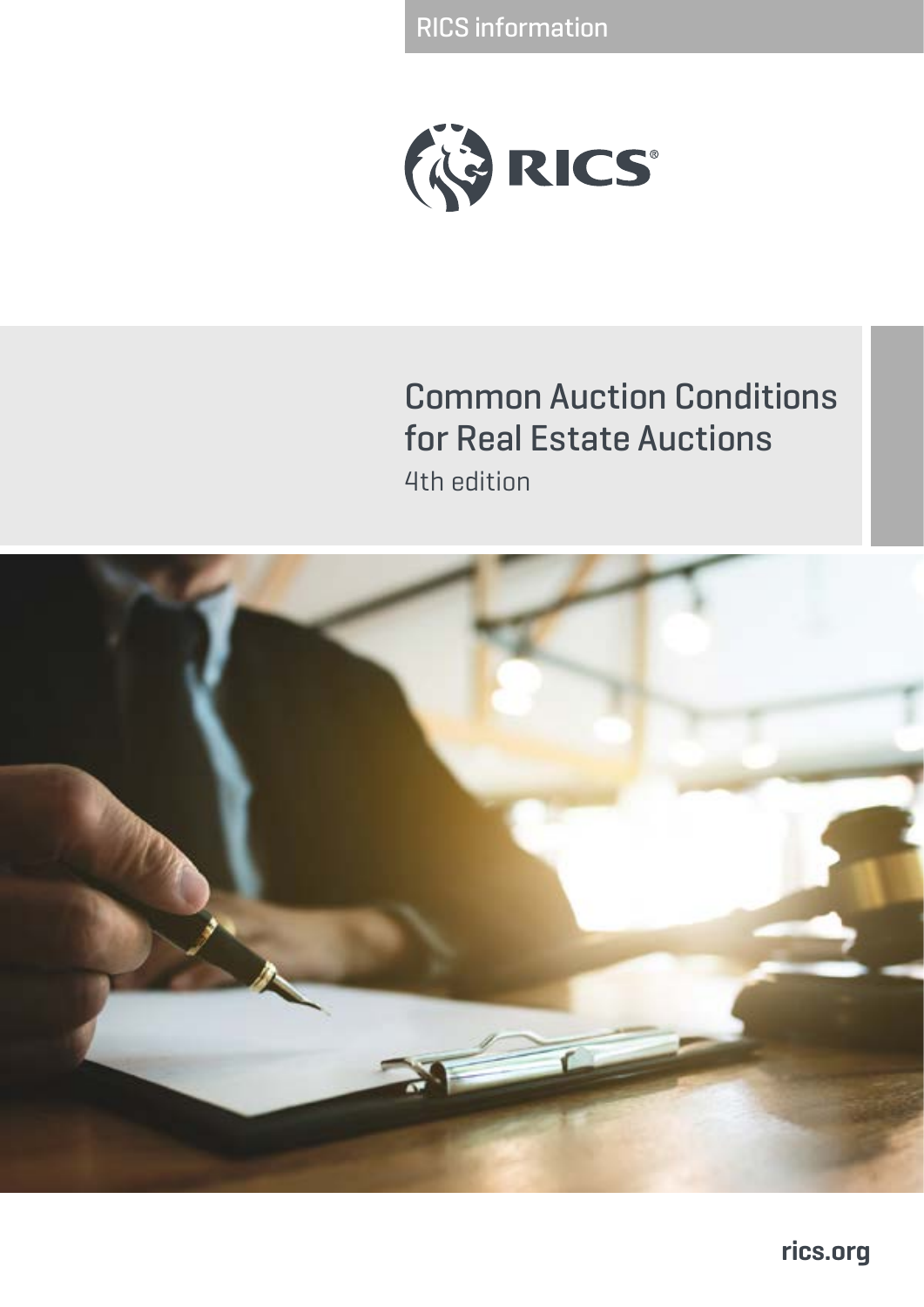## Common Auction Conditions for Real Estate Auctions

4th edition

Produced by RICS Real Estate Auction Group. The authors and publishers accept no responsibility for loss occasioned to anyone who uses any of the material included in this publication. All who use it must rely on their own professional advice.

Where the auctioneer is a member of the RICS and uses the Common Auction Conditions the auctioneer must also comply with the current RICS Guidance for Auctioneers Selling Real Estate.

## Introduction

The Common Auction Conditions are designed for real estate auctions, to set a consistent practice across the industry. There are three sections, all of which must be included without variation, except where stated:

### **Glossary**

The glossary gives special meanings to certain words used in the conditions.

## **Auction Conduct Conditions**

The Auction Conduct Conditions govern the relationship between the auctioneer and anyone who participates in the auction. They apply wherever the property is located, and cannot be changed without the auctioneer's agreement.

We recommend that these conditions are set out in a two-part notice to bidders, part one containing advisory material – which auctioneers can tailor to their needs – and part two the auction conduct conditions and any extra auction conduct conditions.

## **Sale Conditions**

The Sale Conditions apply only to property in England and Wales, and govern the agreement between each seller and buyer. They include general conditions of sale and template forms of special conditions of sale, tenancy and arrears schedules and a sale memorandum. They must not be used if other standard conditions apply.

The RICS owns the copyright in all editions of the Common Auction Conditions (CAC), but permits the free use of the 4th edition if the user:

- relies on its own legal advice as to whether the CAC are suitable;
- agrees that the Royal Institution of Chartered Surveyors and those who advised it have no liability to anyone who uses or relies on the CAC;
- reproduces all compulsory sections of the CAC without variation, except as stated in the text:
- acknowledges that the CAC are reproduced with the consent of the RICS; and
- refers to the Conditions as the Common Auction Conditions (4th edition).

The RICS reserves the right to withdraw its licence to use this and any previous edition of the Common Auction Conditions.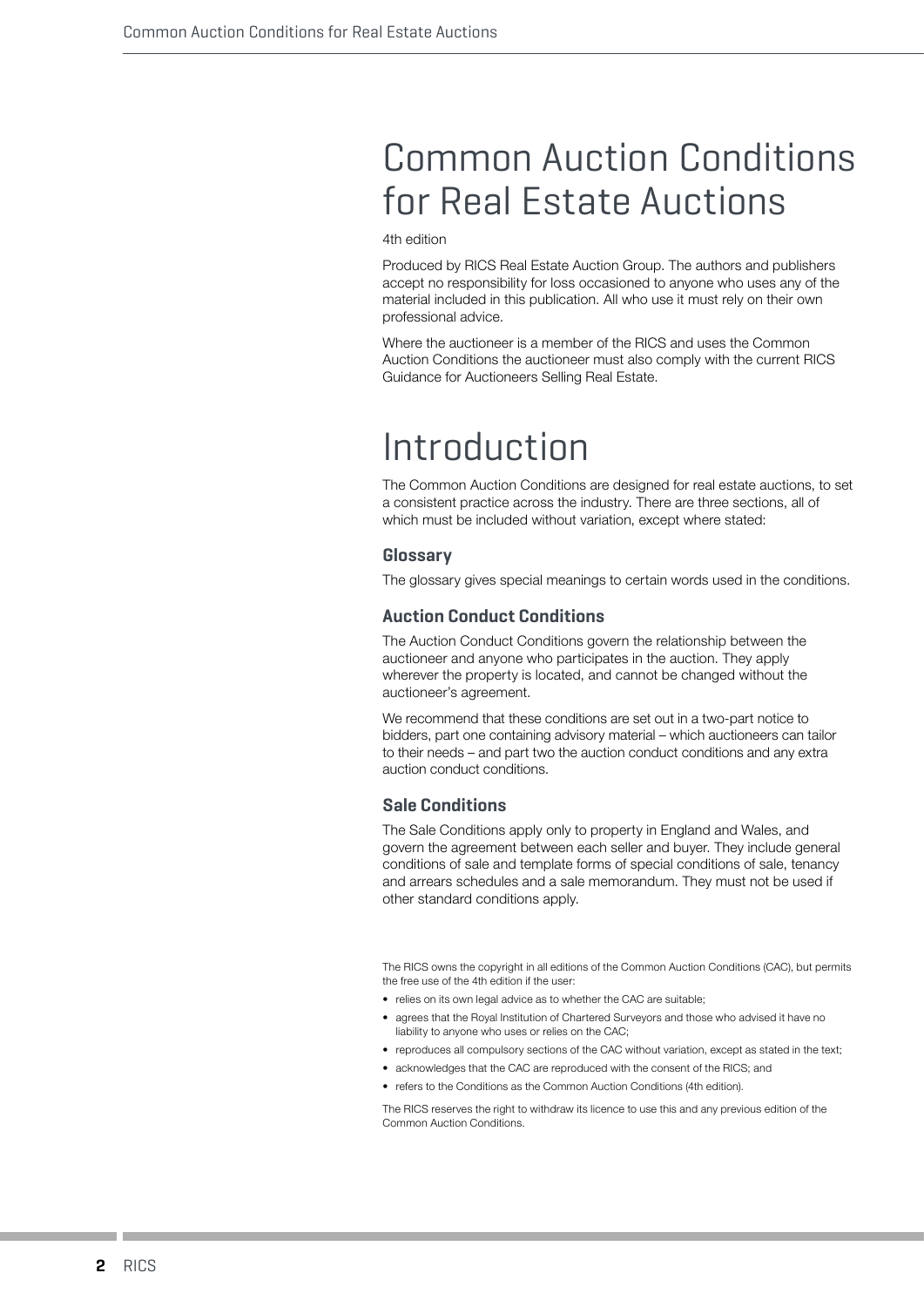## Contents

| Glossary       |                                                 |  |  |  |  |
|----------------|-------------------------------------------------|--|--|--|--|
|                |                                                 |  |  |  |  |
| A1             |                                                 |  |  |  |  |
| A <sub>2</sub> |                                                 |  |  |  |  |
| AЗ             |                                                 |  |  |  |  |
| A4             |                                                 |  |  |  |  |
| A5             |                                                 |  |  |  |  |
| A <sub>6</sub> | Extra AUCTION CONDUCT CONDITIONS                |  |  |  |  |
|                |                                                 |  |  |  |  |
| G1             |                                                 |  |  |  |  |
| G2             |                                                 |  |  |  |  |
| G3             |                                                 |  |  |  |  |
| G4             |                                                 |  |  |  |  |
| G5             |                                                 |  |  |  |  |
| G6             |                                                 |  |  |  |  |
| G7             |                                                 |  |  |  |  |
| G8             |                                                 |  |  |  |  |
| G9             |                                                 |  |  |  |  |
| G10            |                                                 |  |  |  |  |
| G11            |                                                 |  |  |  |  |
| G12            |                                                 |  |  |  |  |
| G13            |                                                 |  |  |  |  |
| G14            |                                                 |  |  |  |  |
| G15            |                                                 |  |  |  |  |
| G16            |                                                 |  |  |  |  |
| G17            |                                                 |  |  |  |  |
| G18            |                                                 |  |  |  |  |
| G19            |                                                 |  |  |  |  |
| G20            |                                                 |  |  |  |  |
|                |                                                 |  |  |  |  |
| G21            |                                                 |  |  |  |  |
| G22            |                                                 |  |  |  |  |
| G23            |                                                 |  |  |  |  |
| G24            |                                                 |  |  |  |  |
| G25            |                                                 |  |  |  |  |
| G26            |                                                 |  |  |  |  |
| <b>G27</b>     |                                                 |  |  |  |  |
| G28            |                                                 |  |  |  |  |
| G29            | CONTRACTs [Rights of Third Parties] Act 1999 16 |  |  |  |  |
| G30            |                                                 |  |  |  |  |
|                |                                                 |  |  |  |  |
|                |                                                 |  |  |  |  |
|                |                                                 |  |  |  |  |
|                |                                                 |  |  |  |  |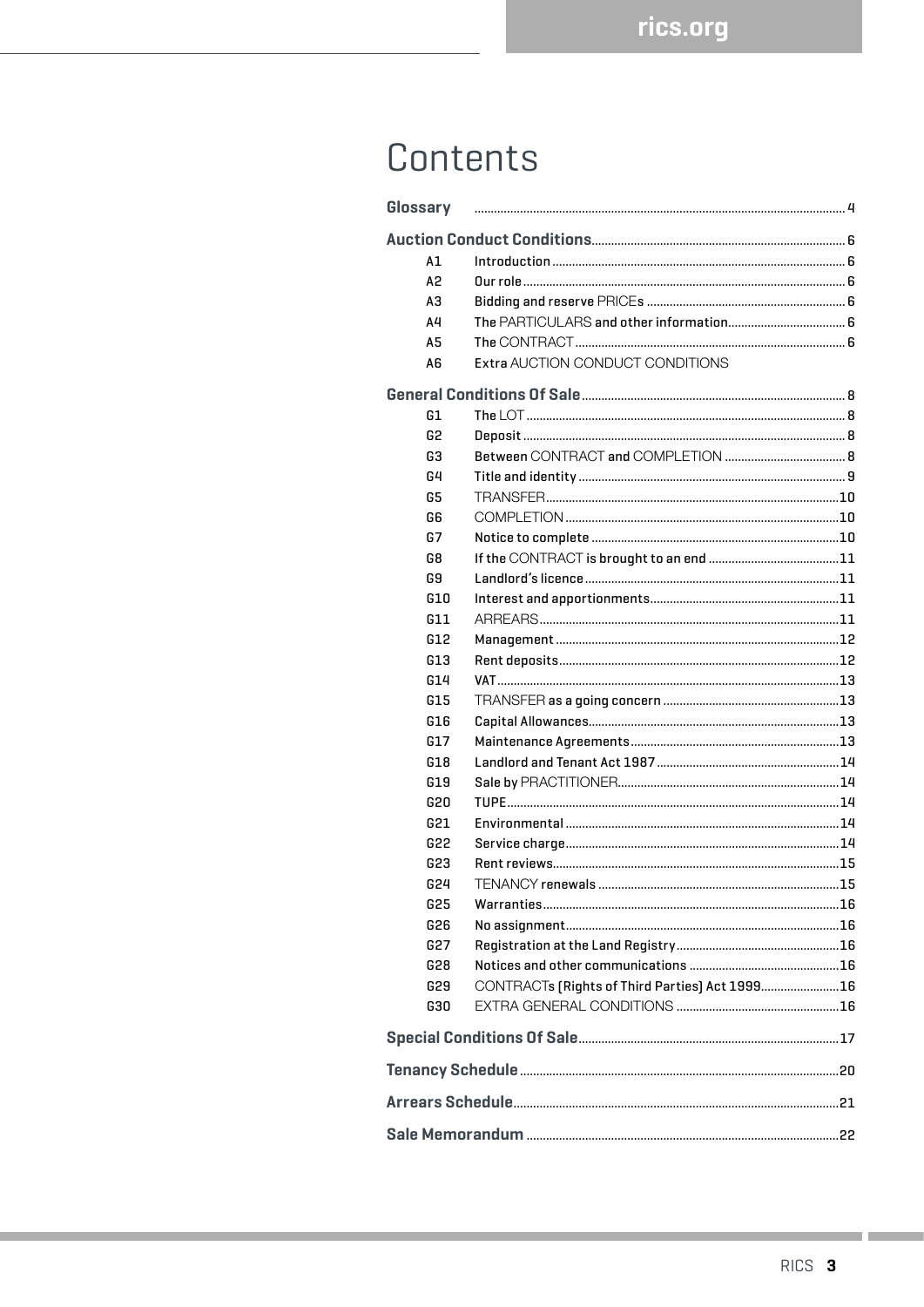# **Glossary**

This glossary applies to the AUCTION CONDUCT CONDITIONS and the SALE CONDITIONS. It is a compulsory section of the Common AUCTION Conditions that must be included without variation (but the SPECIAL CONDITIONS may include defined words that differ from the glossary so long as they apply only to the SPECIAL CONDITIONS).

The laws of England and Wales apply to the CONDITIONS and YOU, WE, the SELLER and the BUYER all submit to the jurisdiction of the Courts of England and Wales.

Wherever it makes sense:

- *•* singular words can be read as plurals, and plurals as singular words;
- a "person" includes a corporate body;
- words of one gender include the other genders;
- references to legislation are to that legislation as it may have been modified or re-enacted by the date of the AUCTION or the CONTRACT DATE (as applicable); and
- where the following words appear in small capitals they have the specified meanings.

## **ACTUAL COMPLETION DATE**

The date when COMPLETION takes place or is treated as taking place for the purposes of apportionment and calculating interest.

### **ADDENDUM**

An amendment or addition to the CONDITIONS or to the PARTICULARS or to both whether contained in a supplement to the CATALOGUE, a written notice from the AUCTIONEERS or an oral announcement at the AUCTION.

## **Agreed COMPLETION Date**

Subject to CONDITION G9.3:

- *a)* the date specified in the SPECIAL CONDITIONS; or
- *b)* if no date is specified, 20 BUSINESS DAYS after the CONTRACT DATE;

but if that date is not a BUSINESS DAY the first subsequent BUSINESS DAY.

## **Approved Financial Institution**

Any bank or building society that is regulated by a competent UK regulatory authority or is otherwise acceptable to the AUCTIONEERS.

### **ARREARS**

ARREARS of rent and other sums due under the TENANCIES and still outstanding on the ACTUAL COMPLETION DATE.

### **ARREARS Schedule**

The ARREARS schedule (if any) forming part of the SPECIAL CONDITIONS.

## **AUCTION**

The AUCTION advertised in the CATALOGUE.

### **AUCTION CONDUCT CONDITIONS**

The conditions so headed, including any extra AUCTION CONDUCT CONDITIONS.

### **AUCTIONEERS**

The AUCTIONEERS at the AUCTION.

### **BUSINESS DAY**

Any day except (a) Saturday or Sunday or (b) a bank or public holiday in England and Wales.

### **BUYER**

The person who agrees to buy the LOT or, if applicable, that person's personal representatives: if two or more are jointly the BUYER their obligations can be enforced against them jointly or against each of them separately.

### **Catalogue**

The catalogue for the AUCTION as it exists at the date of the AUCTION (or, if the catalogue is then different, the date of the CONTRACT) including any ADDENDUM and whether printed or made available electronically.

## **COMPLETION**

Unless the SELLER and the BUYER otherwise agree, the occasion when they have both complied with the obligations under the CONTRACT that they are obliged to comply with prior to COMPLETION, and the amount payable on COMPLETION has been unconditionally received in the SELLER'S conveyancer's client account (or as otherwise required by the terms of the CONTRACT).

## **Condition**

One of the AUCTION CONDUCT CONDITIONS or SALE CONDITIONS.

### **CONTRACT**

The CONTRACT by which the SELLER agrees to sell and the BUYER agrees to buy the LOT.

### **CONTRACT DATE**

The date of the AUCTION or, if the LOT is sold before or after the AUCTION: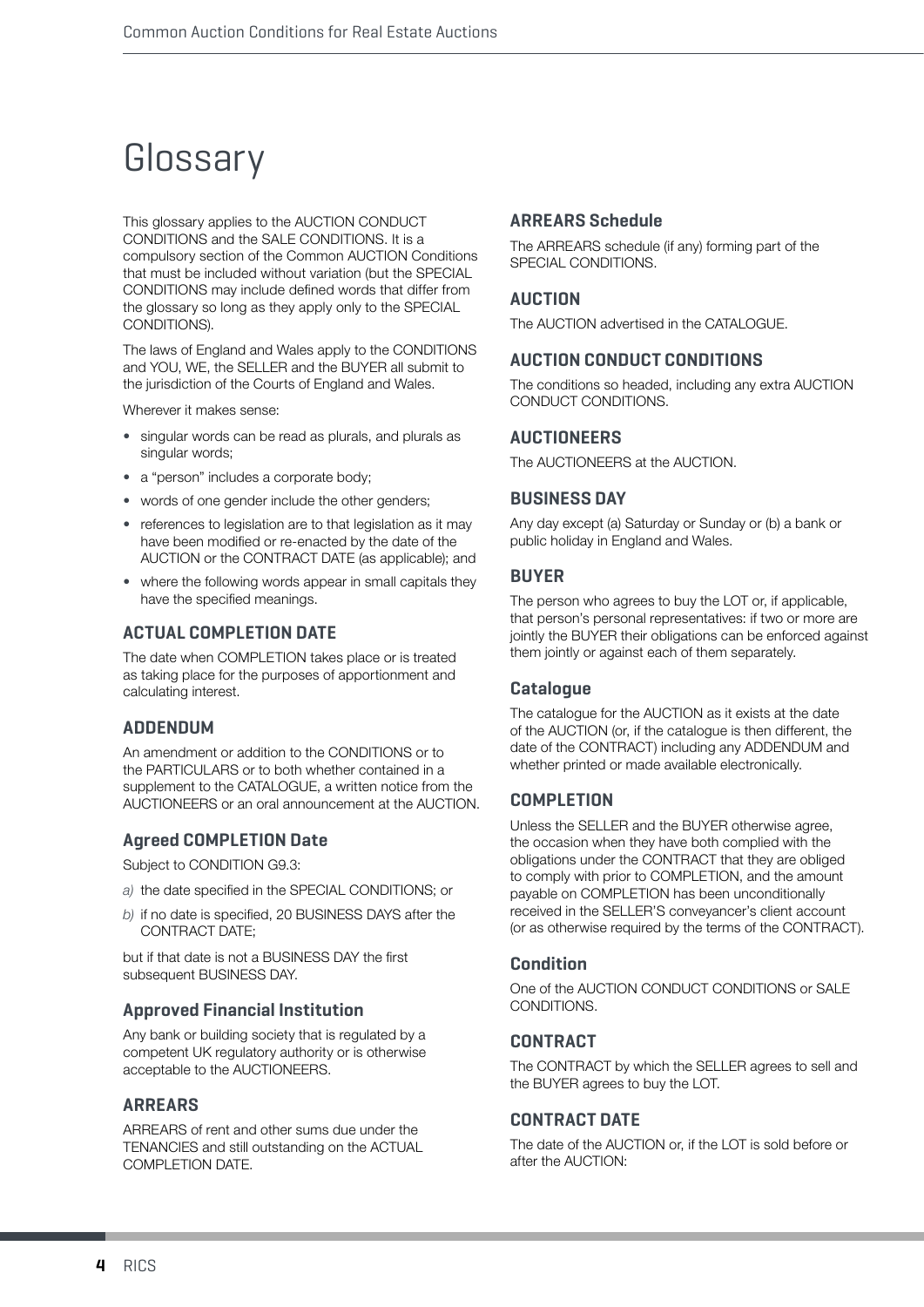- *a)* the date of the SALE MEMORANDUM signed by both the SELLER and BUYER; or
- b) if CONTRACTs are exchanged, the date of exchange. If exchange is not effected in person or by an irrevocable agreement to exchange made by telephone, fax or electronic mail the date of exchange is the date on which both parts have been signed and posted or otherwise placed beyond normal retrieval.

## **DOCUMENTS**

DOCUMENTS of title including, if title is registered, the entries on the register and the title plan and other DOCUMENTS listed or referred to in the SPECIAL CONDITIONS relating to the LOT (apart from FINANCIAL CHARGES).

## **EXTRA GENERAL CONDITIONS**

Any CONDITIONS added or varied by the AUCTIONEERS starting at CONDITION G30.

## **Financial Charge**

A charge to secure a loan or other financial indebtedness (but not including a rentcharge or local land charge).

### **General Conditions**

The SALE CONDITIONS headed 'GENERAL CONDITIONS OF SALE', including any EXTRA GENERAL CONDITIONS.

### **INTEREST RATE**

If not specified in the SPECIAL CONDITIONS, the higher of 6% and 4% above the base rate from time to time of Barclays Bank plc. The INTEREST RATE will also apply to any judgment debt, unless the statutory rate is higher.

### **LOT**

Each separate property described in the CATALOGUE or (as the case may be) the property that the SELLER has agreed to sell and the BUYER to buy (including chattels, if any).

### **Old ARREARS**

ARREARS due under any of the TENANCIES that are not "new TENANCIES" as defined by the Landlord and Tenant (Covenants) Act 1995.

## **PARTICULARS**

The section of the CATALOGUE that contains descriptions of each LOT (as varied by any ADDENDUM).

## **PRACTITIONER**

An insolvency PRACTITIONER for the purposes of the Insolvency Act 1986 (or, in relation to jurisdictions outside the United Kingdom, a person undertaking a similar role).

## **PRICE**

The PRICE (exclusive of VAT) that the BUYER agrees to pay for the LOT.

## **Ready To Complete**

Ready, willing and able to complete: if COMPLETION would enable the SELLER to discharge all FINANCIAL CHARGES secured on the LOT that have to be discharged by COMPLETION, then those outstanding financial charges do not prevent the SELLER from being READY TO COMPLETE.

## **SALE CONDITIONS**

The GENERAL CONDITIONS as varied by any SPECIAL CONDITIONS or ADDENDUM.

### **SALE MEMORANDUM**

The form so headed (whether or not set out in the CATALOGUE) in which the terms of the CONTRACT for the sale of the LOT are recorded.

## **SELLER**

The person selling the LOT. If two or more are jointly the SELLER their obligations can be enforced against them jointly or against each of them separately.

## **SPECIAL CONDITIONS**

Those of the SALE CONDITIONS so headed that relate to the LOT.

## **TENANCIES**

TENANCIES, leases, licences to occupy and agreements for lease and any DOCUMENTS varying or supplemental to them.

### **TENANCY SCHEDULE**

The schedule of TENANCIES (if any) forming part of the SPECIAL CONDITIONS.

## **TRANSFER**

TRANSFER includes a conveyance or assignment (and "to TRANSFER" includes "to convey" or "to assign").

### **TUPE**

The TRANSFER of Undertakings (Protection of Employment) Regulations 2006.

## **VAT**

Value Added Tax or other tax of a similar nature.

### **VAT OPTION**

An option to tax.

### **WE (and US and OUR)**

The AUCTIONEERS.

## **YOU (and YOUR)**

Someone who has seen the CATALOGUE or who attends or bids at or otherwise participates in the AUCTION, whether or not a BUYER.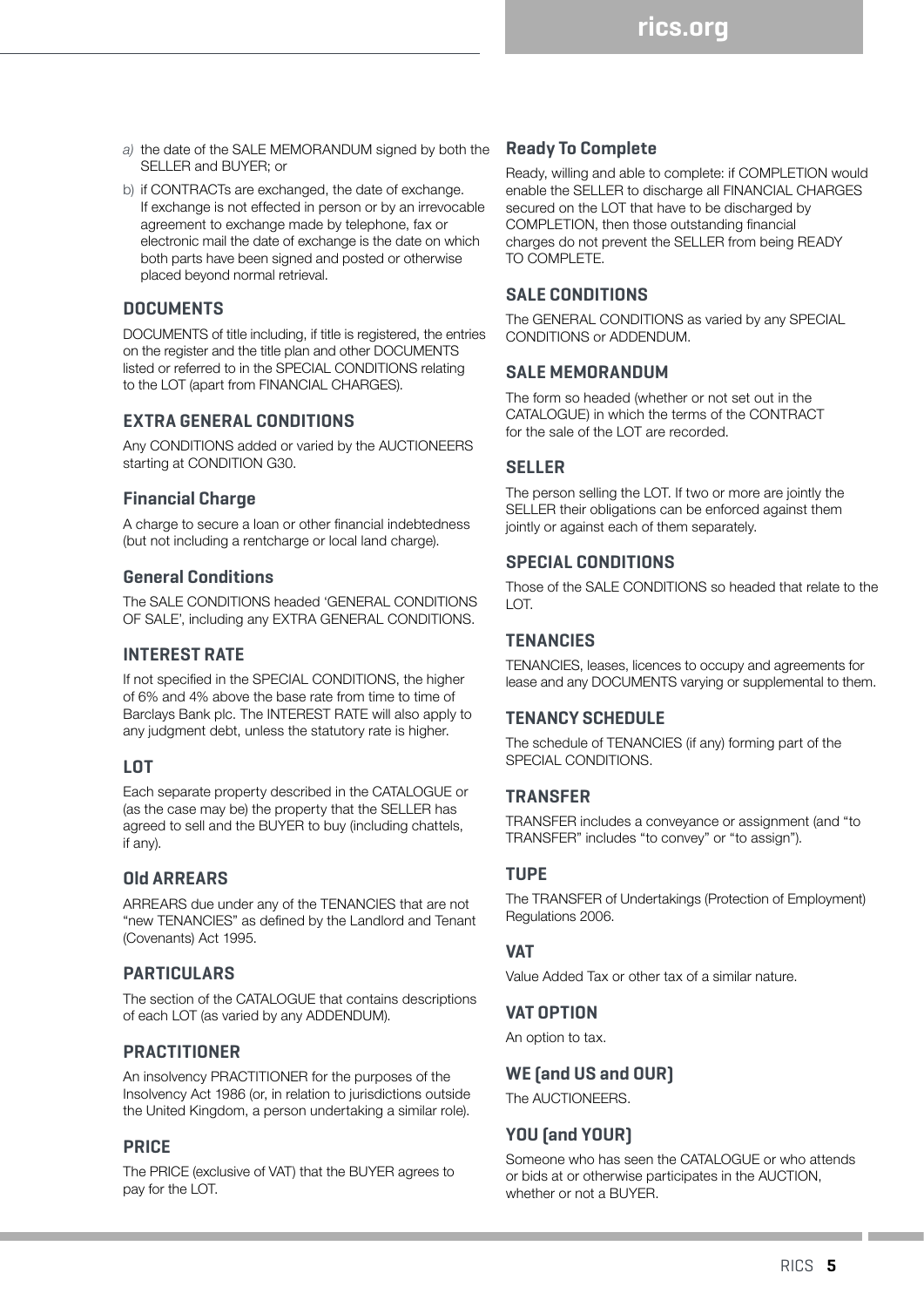# Auction Conduct Conditions

Words in small capitals have the special meanings defined in the Glossary.

The AUCTION CONDUCT CONDITIONS (as supplemented or varied by CONDITION A6, if applicable) are a compulsory section of the Common AUCTION Conditions. They cannot be disapplied or varied without OUR agreement, even by a CONDITION purporting to replace the Common AUCTION Conditions in their entirety.

## **A1 Introduction**

- A1.1 The AUCTION CONDUCT CONDITIONS apply wherever the LOT is located.
- A1.2 If YOU make a bid for a LOT or otherwise participate in the AUCTION it is on the basis that YOU accept these AUCTION CONDUCT CONDITIONS. They govern OUR relationship with YOU. They can be varied only if WE agree.

## **A2 OUR role**

A2.1 As agents for each SELLER we have authority to

- (a) prepare the CATALOGUE from information supplied by or on behalf of each SELLER;
- (b) offer each LOT for sale;
- (c) sell each LOT;
- (d) receive and hold deposits;
- (e) sign each SALE MEMORANDUM; and
- (f) treat a CONTRACT as repudiated if the BUYER fails to sign a SALE MEMORANDUM or pay a deposit as required by these AUCTION CONDUCT CONDITIONS or fails to provide identification as required by the AUCTIONEERS.
- A2.2 OUR decision on the conduct of the AUCTION is final.
- A2.3 WE may cancel the AUCTION, or alter the order in which LOTS are offered for sale. WE may also combine or divide LOTS. A LOT may be sold or withdrawn from sale prior to the AUCTION.
- A2.4 YOU acknowledge that to the extent permitted by law WE owe YOU no duty of care and YOU have no claim against US for any loss.
- A2.5 WE may refuse to admit one or more persons to the AUCTION without having to explain why.
- A2.6 YOU may not be allowed to bid unless YOU provide such evidence of YOUR identity and other information as WE reasonably require from all bidders.

## **A3 Bidding and reserve PRICEs**

- A3.1 All bids are to be made in pounds sterling exclusive of VAT.
- A3.2 WE may refuse to accept a bid. WE do not have to explain why.
- A3.3 If there is a dispute over bidding WE are entitled to resolve it, and OUR decision is final.
- A3.4 Unless stated otherwise each LOT is subject to a reserve PRICE (which may be fixed just before the LOT is offered for sale). If no bid equals or exceeds that reserve PRICE the LOT will be withdrawn from the AUCTION.
- A3.5 Where there is a reserve PRICE the SELLER may bid (or ask US or another agent to bid on the SELLER's behalf) up to the reserve PRICE but may not make a bid equal to or exceeding the reserve PRICE. YOU accept that it is possible that all bids up to the reserve PRICE are bids made by or on behalf of the SFLLER.

## **A4 The PARTICULARS and other information**

- A4.1 WE have taken reasonable care to prepare PARTICULARS that correctly describe each LOT. The PARTICULARS are based on information supplied by or on behalf of the SELLER. YOU need to check that the information in the PARTICULARS is correct.
- A4.2 If the SPECIAL CONDITIONS do not contain a description of the LOT, or simply refer to the relevant LOT number, you take the risk that the description contained in the PARTICULARS is incomplete or inaccurate, as the PARTICULARS have not been prepared by a conveyancer and are not intended to form part of a legal CONTRACT.
- A4.3 The PARTICULARS and the SALE CONDITIONS may change prior to the AUCTION and it is YOUR responsibility to check that YOU have the correct versions.
- A4.4 If WE provide information, or a copy of a DOCUMENT, WE do so only on the basis that WE are not responsible for the accuracy of that information or DOCUMENT.

## **A5 The CONTRACT**

A5.1 A successful bid is one WE accept as such (normally on the fall of the hammer). This CONDITION A5 applies to YOU only if YOU make the successful bid for a  $LOT$ .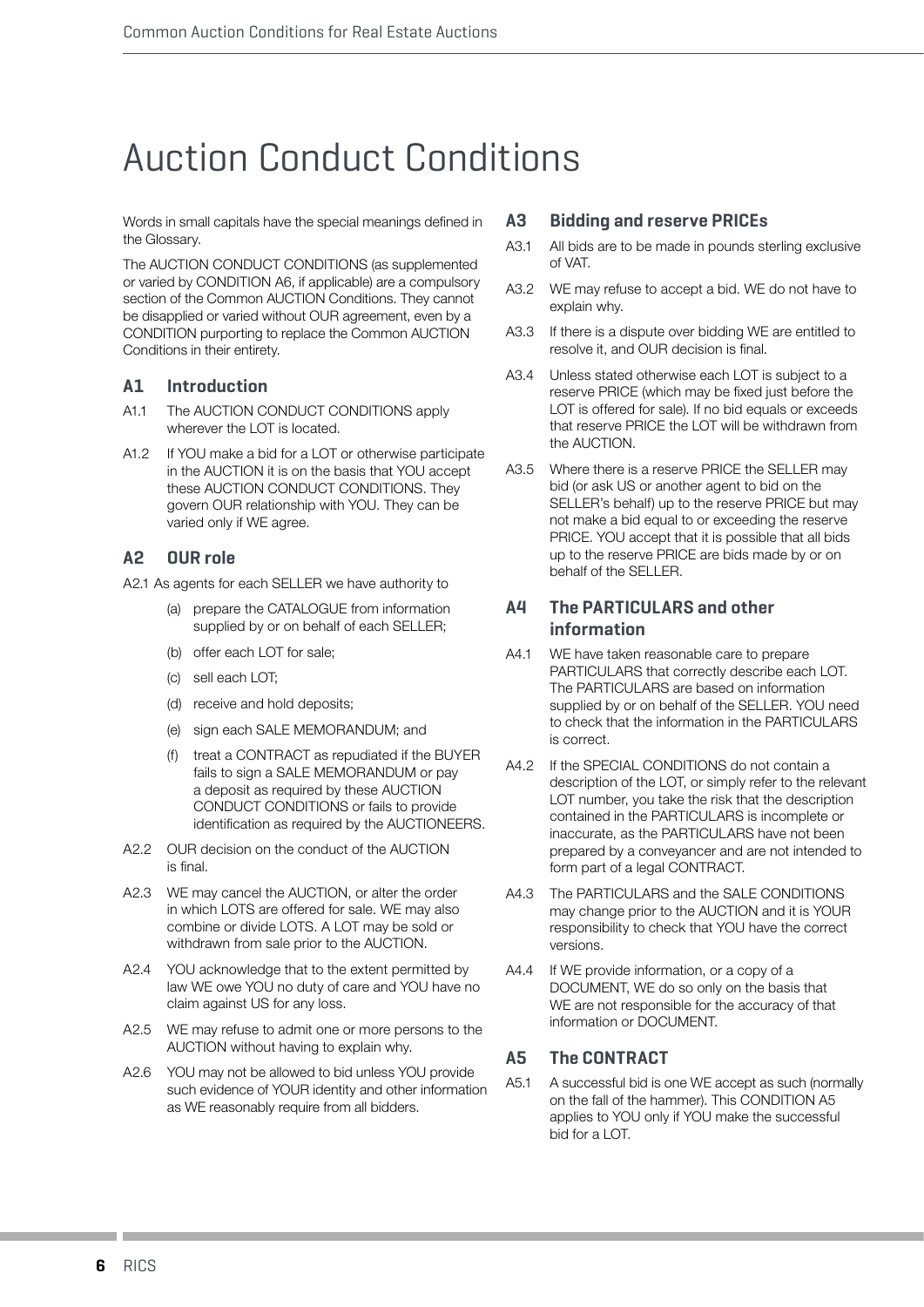- A5.2 YOU are obliged to buy the LOT on the terms of the SALE MEMORANDUM at the PRICE YOU bid (plus VAT, if applicable).
- A5.3 YOU must before leaving the AUCTION
	- (a) provide all information WE reasonably need from YOU to enable US to complete the SALE MEMORANDUM (including proof of your identity if required by US);
	- (b) sign the completed SALE MEMORANDUM; and
	- (c) pay the deposit.
- A5.4 If YOU do not WE may either
	- (a) as agent for the SELLER treat that failure as YOUR repudiation of the CONTRACT and offer the LOT for sale again: the SELLER may then have a claim against YOU for breach of CONTRACT; or
	- (b) sign the SALE MEMORANDUM on YOUR behalf.
- A5.5 The deposit
	- (a) must be paid in pounds sterling by cheque or by bankers' draft made payable to US (or, at OUR option, the SELLER'S conveyancer) drawn on an APPROVED FINANCIAL INSTITUTION (CONDITION A6 may state if WE accept any other form of payment);
	- (b) may be declined by US unless drawn on YOUR account, or that of the BUYER, or of another person who (we are satisfied) would not expose US to a breach of money laundering regulations;
	- (c) is to be held by US (or, at OUR option, the SELLER'S conveyancer); and
	- (d) is to be held as stakeholder where VAT would be chargeable on the deposit were it to be held as agent for the SELLER, but otherwise is to be held as stakeholder unless the SALE CONDITIONS require it to be held as agent for the SELLER.
- A5.6 WE may retain the SALE MEMORANDUM signed by or on behalf of the SELLER until the deposit has been received in cleared funds.
- A5.7 Where WE hold the deposit as stakeholder WE are authorised to release it (and interest on it if applicable) to the SELLER on COMPLETION or, if COMPLETION does not take place, to the person entitled to it under the SALE CONDITIONS.
- A5.8 If the BUYER does not comply with its obligations under the CONTRACT then
	- (a) YOU are personally liable to buy the LOT even if YOU are acting as an agent; and
	- (b) YOU must indemnify the SELLER in respect of any loss the SELLER incurs as a result of the BUYER's default.
- A5.9 Where the BUYER is a company YOU warrant that the BUYER is properly constituted and able to buy the LOT.
- A6 Extra Auction Conduct Conditions
- A6.1 Despite any SPECIAL CONDITION to the contrary the minimum deposit WE accept is £......(or the total PRICE, if less). A SPECIAL CONDITION may, however, require a higher minimum deposit.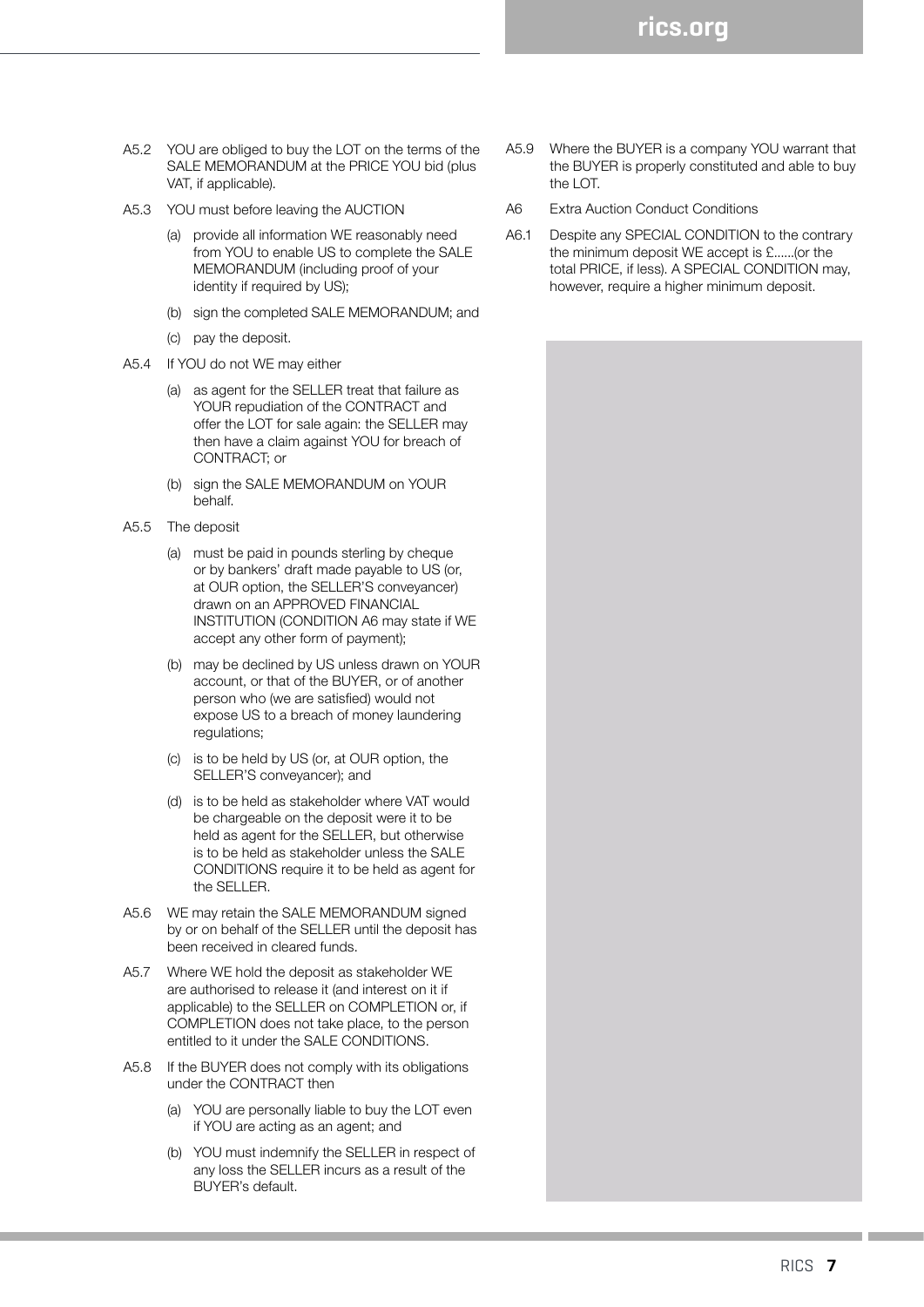# General Conditions of Sale

Words in small capitals have the special meanings defined in the Glossary.

The GENERAL CONDITIONS (as WE supplement or change them by any EXTRA GENERAL CONDITIONS or ADDENDUM) are compulsory but may be disapplied or changed in relation to one or more LOTS by SPECIAL CONDITIONS. The template form of SALE MEMORANDUM is not compulsory but is to be varied only if WE agree. The template forms of SPECIAL CONDITIONS and schedules are recommended, but are not compulsory and may be changed by the SELLER of a LOT.

## **G1 The LOT**

- G1.1 The LOT (including any rights to be granted or reserved, and any exclusions from it) is described in the SPECIAL CONDITIONS, or if not so described is that referred to in the SALE MEMORANDUM.
- G1.2 The LOT is sold subject to any TENANCIES disclosed by the SPECIAL CONDITIONS, but otherwise with vacant possession on COMPLETION.
- G1.3 The LOT is sold subject to all matters contained or referred to in the DOCUMENTS. The SELLER must discharge FINANCIAL CHARGES on or before COMPLETION.
- G1.4 The LOT is also sold subject to such of the following as may affect it, whether they arise before or after the CONTRACT DATE and whether or not they are disclosed by the SELLER or are apparent from inspection of the LOT or from the DOCUMENTS:
	- (a) matters registered or capable of registration as local land charges;
	- (b) matters registered or capable of registration by any competent authority or under the provisions of any statute;
	- (c) notices, orders, demands, proposals and requirements of any competent authority;
	- (d) charges, notices, orders, restrictions, agreements and other matters relating to town and country planning, highways or public health;
	- (e) rights, easements, quasi-easements, and wayleaves;
	- (f) outgoings and other liabilities;
	- (g) any interest which overrides, under the Land Registration Act 2002;
	- (h) matters that ought to be disclosed by the searches and enquiries a prudent BUYER would make, whether or not the BUYER has made them; and
	- (i) anything the SELLER does not and could not reasonably know about.
- G1.5 Where anything subject to which the LOT is sold would expose the SELLER to liability the BUYER is to comply with it and indemnify the SELLER against that liability.
- G1.6 The SELLER must notify the BUYER of any notices, orders, demands, proposals and requirements of any competent authority of which it learns after the CONTRACT DATE but the BUYER must comply with them and keep the SELLER indemnified.
- G1.7 The LOT does not include any tenant's or trade fixtures or fittings. The SPECIAL CONDITIONS state whether any chattels are included in the LOT, but if they are:
	- (a) the BUYER takes them as they are at COMPLETION and the SELLER is not liable if they are not fit for use, and
	- (b) the SELLER is to leave them at the LOT.
- G1.8 The BUYER buys with full knowledge of
	- (a) the DOCUMENTS, whether or not the BUYER has read them; and
	- (b) the physical condition of the LOT and what could reasonably be discovered on inspection of it, whether or not the BUYER has inspected it.
- G1.9 The BUYER admits that it is not relying on the information contained in the PARTICULARS or on any representations made by or on behalf of the SELLER but the BUYER may rely on the SELLER'S conveyancer's written replies to written enquiries to the extent stated in those replies.

## **G2 Deposit**

- G2.1 The amount of the deposit is the greater of:
	- (a) any minimum deposit stated in the AUCTION CONDUCT CONDITIONS (or the total PRICE, if this is less than that minimum); and
	- (b) 10% of the PRICE (exclusive of any VAT on the PRICE).
- G2.2 If a cheque for all or part of the deposit is not cleared on first presentation the SELLER may treat the CONTRACT as at an end and bring a claim against the BUYER for breach of CONTRACT.
- G2.3 Interest earned on the deposit belongs to the SELLER unless the SALE CONDITIONS provide otherwise.

## **G3 Between CONTRACT and COMPLETION**

G3.1 From the CONTRACT DATE the SELLER has no obligation to insure the LOT and the BUYER bears all risks of loss or damage unless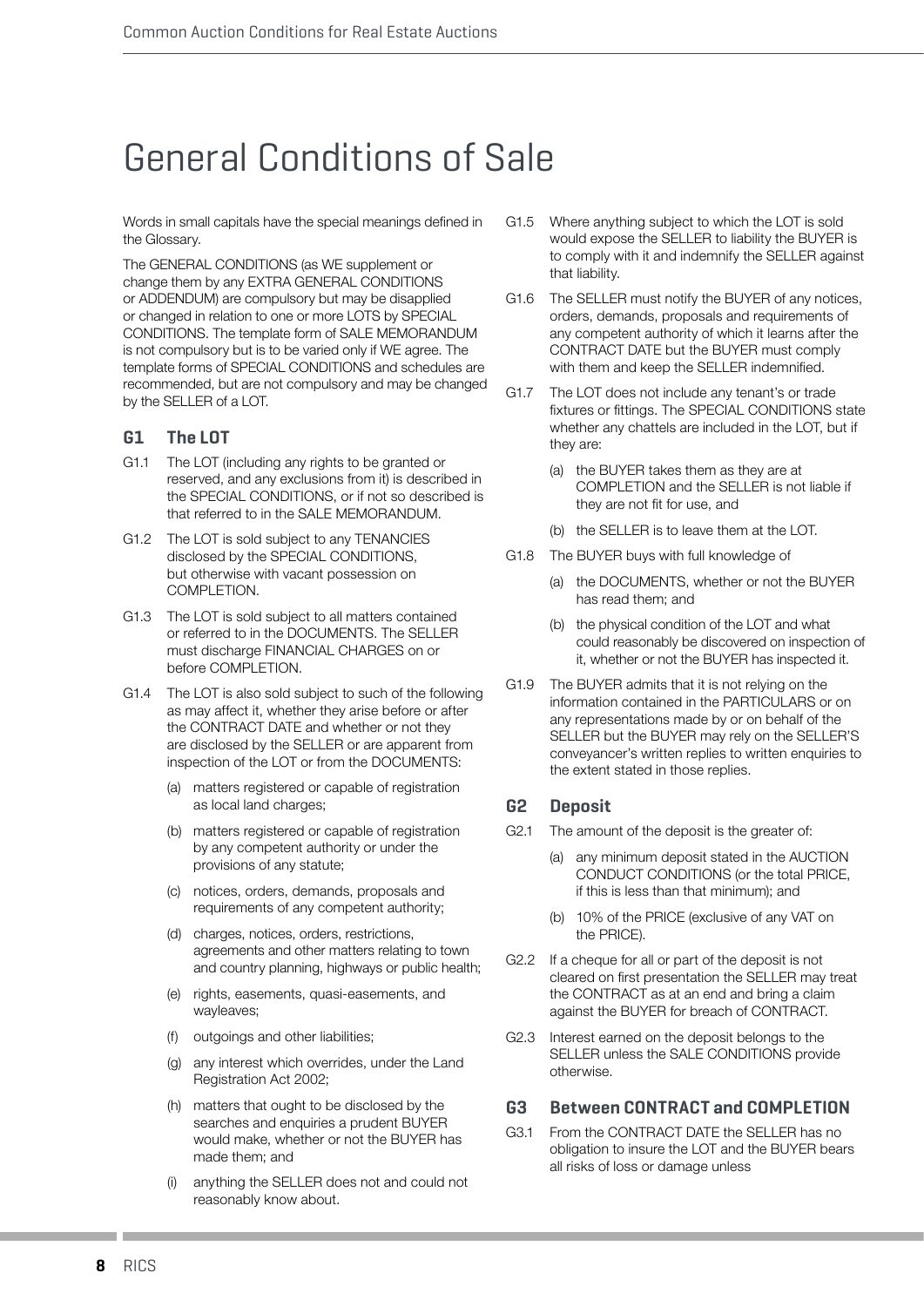- (a) the LOT is sold subject to a TENANCY that requires the SELLER to insure the LOT or
- (b) the SPECIAL CONDITIONS require the SELLER to insure the LOT.
- G3.2 If the SELLER is required to insure the LOT then the SELLER
	- (a) must produce to the BUYER on request all relevant insurance details;
	- (b) must use reasonable endeavours to maintain that or equivalent insurance and pay the premiums when due;
	- (c) gives no warranty as to the adequacy of the insurance;
	- (d) must at the request of the BUYER use reasonable endeavours to have the BUYER's interest noted on the policy if it does not cover a contracting purchaser;
	- (e) must, unless otherwise agreed, cancel the insurance at COMPLETION, apply for a refund of premium and (subject to the rights of any tenant or other third party) pay that refund to the BUYER; and
	- (f) (subject to the rights of any tenant or other third party) hold on trust for the BUYER any insurance payments that the SELLER receives in respect of loss or damage arising after the CONTRACT DATE, or assign to the BUYER the benefit of any claim;

and the BUYER must on COMPLETION reimburse to the SELLER the cost of that insurance as from the CONTRACT DATE (to the extent not already paid by the BUYER or a tenant or other third party).

- G3.3 No damage to or destruction of the LOT, nor any deterioration in its condition, however caused, entitles the BUYER to any reduction in PRICE, or to delay COMPLETION, or to refuse to complete.
- G3.4 Section 47 of the Law of Property Act 1925 does not apply to the CONTRACT.
- G3.5 Unless the BUYER is already lawfully in occupation of the LOT the BUYER has no right to enter into occupation prior to COMPLETION.

### **G4 Title and identity**

- G4.1 Unless CONDITION G4.2 applies, the BUYER accepts the title of the SELLER to the LOT as at the CONTRACT DATE and may raise no requisition or objection to any of the DOCUMENTS that is made available before the AUCTION or any other matter, except one that occurs after the CONTRACT DATE.
- G4.2 The following provisions apply only to any of the following DOCUMENTS that is not made available before the AUCTION:

(a) If the LOT is registered land the SELLER is to give to the BUYER within five BUSINESS DAYS of the CONTRACT DATE an official copy of the entries on the register and title plan and, where noted on the register, of all DOCUMENTS subject to which the LOT is being sold.

**rics.org**

- (b) If the LOT is not registered land the SELLER is to give to the BUYER within five BUSINESS DAYS of the CONTRACT DATE an abstract or epitome of title starting from the root of title mentioned in the SPECIAL CONDITIONS (or, if none is mentioned, a good root of title more than fifteen years old) and must produce to the BUYER the original or an examined copy of every relevant DOCUMENT.
- (c) If title is in the course of registration, title is to consist of:
	- (i) certified copies of the application for registration of title made to the Land Registry and of the DOCUMENTS accompanying that application;
	- (ii) evidence that all applicable stamp duty land tax relating to that application has been paid; and
	- (iii) a letter under which the SELLER or its conveyancer agrees to use all reasonable endeavours to answer any requisitions raised by the Land Registry and to instruct the Land Registry to send the completed registration DOCUMENTS to the BUYER.
- (d) The BUYER has no right to object to or make requisitions on any title information more than seven BUSINESS DAYS after that information has been given to the BUYER.
- G4.3 Unless otherwise stated in the SPECIAL CONDITIONS the SELLER sells with full title guarantee except that (and the TRANSFER shall so provide):
	- (a) the covenant set out in section 3 of the Law of Property (Miscellaneous Provisions) Act 1994 shall not extend to matters recorded in registers open to public inspection; these are to be treated as within the actual knowledge of the BUYER; and
	- (b) the covenant set out in section 4(1)(b) of the Law of Property (Miscellaneous Provisions) Act 1994 shall not extend to any condition or tenant's obligation relating to the state or condition of the LOT where the LOT is leasehold property.
- G4.4 The TRANSFER is to have effect as if expressly subject to all matters subject to which the LOT is sold under the CONTRACT.
- G4.5 The SELLER does not have to produce, nor may the BUYER object to or make a requisition in relation to, any prior or superior title even if it is referred to in the DOCUMENTS.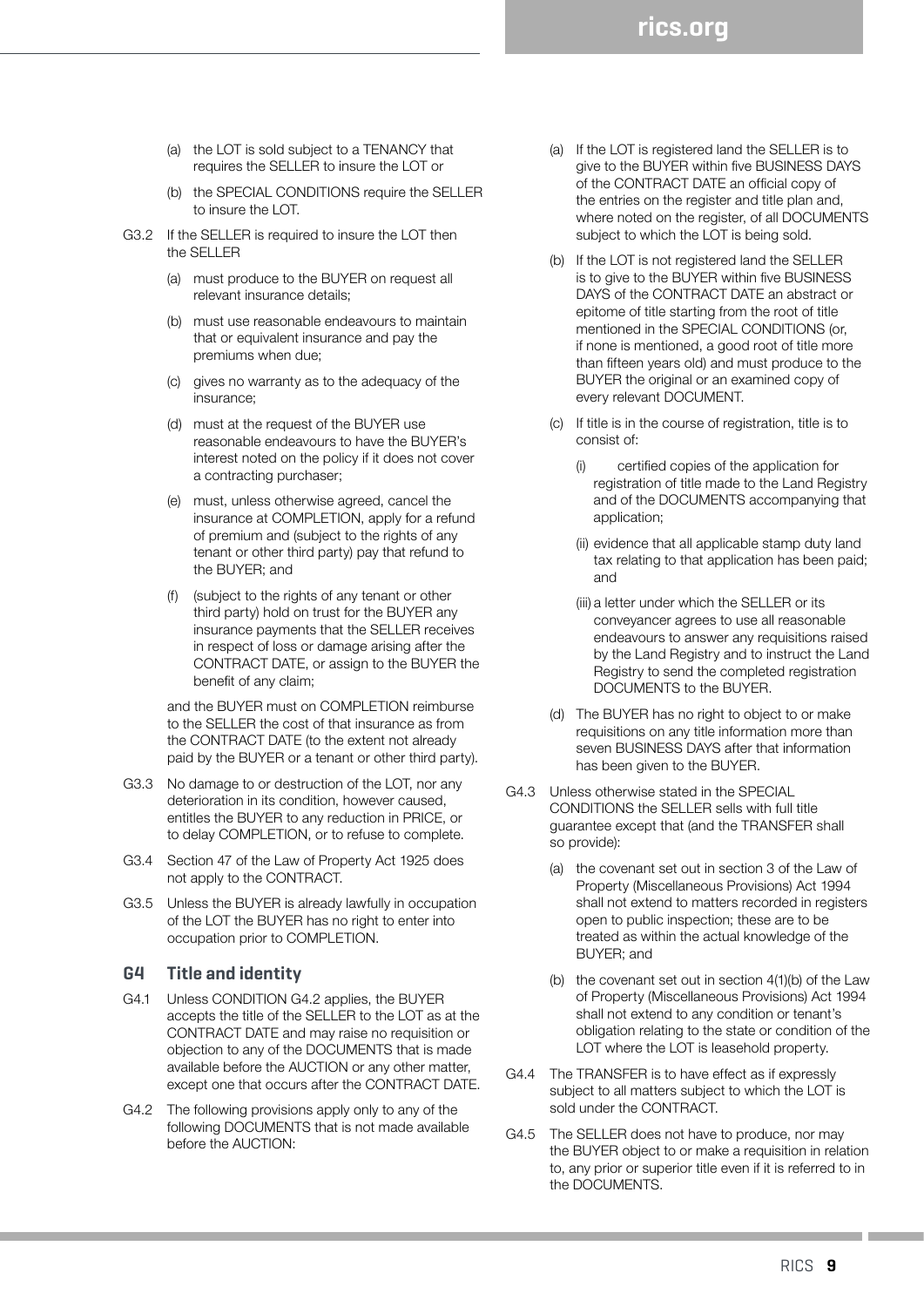G4.6 The SELLER (and, if relevant, the BUYER) must produce to each other such confirmation of, or evidence of, their identity and that of their mortgagees and attorneys (if any) as is necessary for the other to be able to comply with applicable Money Laundering Regulations and Land Registry Rules.

## **G5 TRANSFER**

- G5.1 Unless a form of TRANSFER is prescribed by the SPECIAL CONDITIONS
	- (a) the BUYER must supply a draft TRANSFER to the SELLER at least ten BUSINESS DAYS before the AGREED COMPLETION DATE and the engrossment (signed as a deed by the BUYER if CONDITION G5.2 applies) five BUSINESS DAYS before that date or (if later) two BUSINESS DAYS after the draft has been approved by the SELLER; and
	- (b) the SELLER must approve or revise the draft TRANSFER within five BUSINESS DAYS of receiving it from the BUYER.
- G5.2 If the SELLER has any liability (other than to the BUYER) in relation to the LOT or a TENANCY following COMPLETION, the BUYER is specifically to covenant in the TRANSFER to indemnify the SELLER against that liability.
- G5.3 The SELLER cannot be required to TRANSFER the LOT to anyone other than the BUYER, or by more than one TRANSFER.
- G5.4 Where the SPECIAL CONDITIONS state that the SELLER is to grant a new lease to the BUYER
	- (a) the CONDITIONS are to be read so that the TRANSFER refers to the new lease, the SELLER to the proposed landlord and the BUYER to the proposed tenant;
	- (b) the form of new lease is that described by the SPECIAL CONDITIONS; and
	- (c) the SELLER is to produce, at least five BUSINESS DAYS before the AGREED COMPLETION DATE, the engrossed counterpart lease, which the BUYER is to sign and deliver to the SELLER on COMPLETION.

### **G6 COMPLETION**

- G6.1 COMPLETION is to take place at the offices of the SELLER'S conveyancer, or where the SELLER may reasonably require, on the AGREED COMPLETION DATE. The SELLER can only be required to complete on a BUSINESS DAY and between the hours of 0930 and 1700.
- G6.2 The amount payable on COMPLETION is the balance of the PRICE adjusted to take account of apportionments plus (if applicable) VAT and interest, but no other amounts unless specified in the SPECIAL **CONDITIONS**
- G6.3 Payment is to be made in pounds sterling and only by
	- (a) direct TRANSFER from the BUYER's conveyancer to the SELLER'S conveyancer; and
	- (b) the release of any deposit held by a stakeholder

or in such other manner as the SELLER'S conveyancer may agree.

- G6.4 Unless the SELLER and the BUYER otherwise agree, COMPLETION cannot take place until both have complied with the obligations under the CONTRACT that they are obliged to comply with prior to COMPLETION, and the amount payable on COMPLETION is unconditionally received in the SELLER'S conveyancer's client account or as otherwise required by the terms of the CONTRACT.
- G6.5 If COMPLETION takes place after 1400 hours for a reason other than the SELLER'S default it is to be treated, for the purposes of apportionment and calculating interest, as if it had taken place on the next BUSINESS DAY.
- G6.6 Where applicable the CONTRACT remains in force following COMPLETION.

## **G7 Notice to complete**

- G7.1 The SELLER or the BUYER may on or after the AGREED COMPLETION DATE but before COMPLETION give the other notice to complete within ten BUSINESS DAYS (excluding the date on which the notice is given) making time of the essence.
- G7.2 The person giving the notice must be READY TO COMPLETE.
- G7.3 If the BUYER fails to comply with a notice to complete the SELLER may, without affecting any other remedy the SELLER has:
	- (a) terminate the CONTRACT;
	- (b) claim the deposit and any interest on it if held by a stakeholder;
	- (c) forfeit the deposit and any interest on it;
	- (d) resell the LOT; and
	- (e) claim damages from the BUYER.
- G7.4 If the SELLER fails to comply with a notice to complete the BUYER may, without affecting any other remedy the BUYER has:
	- (a) terminate the CONTRACT; and
	- (b) recover the deposit and any interest on it from the SELLER or, if applicable, a stakeholder.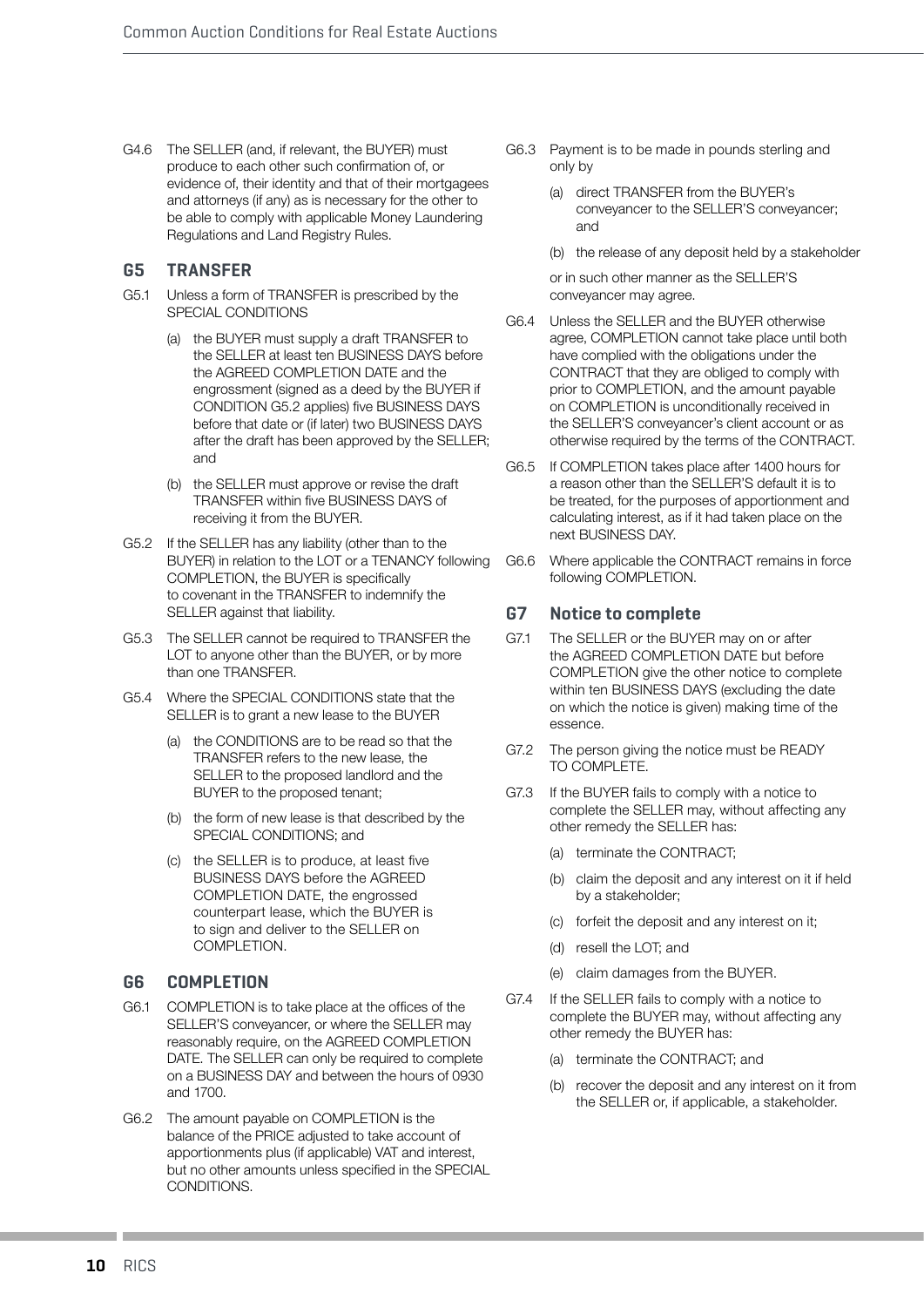## **G8 If the CONTRACT is brought to an end**

If the CONTRACT is lawfully brought to an end:

- (a) the BUYER must return all papers to the SELLER and appoints the SELLER its agent to cancel any registration of the CONTRACT; and
- (b) the SELLER must return the deposit and any interest on it to the BUYER (and the BUYER may claim it from the stakeholder, if applicable) unless the SELLER is entitled to forfeit the deposit under CONDITION G7.3.

## **G9 Landlord's licence**

- G9.1 Where the LOT is or includes leasehold land and licence to assign or sublet is required this CONDITION G9 applies.
- G9.2 The CONTRACT is conditional on that licence being obtained, by way of formal licence if that is what the landlord lawfully requires.
- G9.3 The AGREED COMPLETION DATE is not to be earlier than the date five BUSINESS DAYS after the SELLER has given notice to the BUYER that licence has been obtained ("licence notice").
- G9.4 The SELLER must
	- (a) use all reasonable endeavours to obtain the licence at the SELLER'S expense; and
	- (b) enter into any Authorised Guarantee Agreement ("AGA") properly required (procuring a guarantee of that AGA if lawfully required by the landlord).
- G9.5 The BUYER must promptly
	- (a) provide references and other relevant information; and
	- (b) comply with the landlord's lawful requirements.
- G9.6 If within three months of the CONTRACT DATE (or such longer period as the SELLER and BUYER agree) the SELLER has not given licence notice to the BUYER the SELLER or the BUYER may (if not then in breach of any obligation under this CONDITION G9) by notice to the other terminate the CONTRACT at any time before the SELLER has given licence notice. That termination is without prejudice to the claims of either SELLER or BUYER for breach of this CONDITION G9.

## **G10 Interest and apportionments**

G10.1 If the ACTUAL COMPLETION DATE is after the AGREED COMPLETION DATE for any reason other than the SELLER'S default the BUYER must pay interest at the INTEREST RATE on the money due from the BUYER at COMPLETION for the period starting on the AGREED COMPLETION DATE and ending on the ACTUAL COMPLETION DATE.

- G10.2 Subject to CONDITION G11 the SELLER is not obliged to apportion or account for any sum at COMPLETION unless the SELLER has received that sum in cleared funds. The SELLER must promptly pay to the BUYER after COMPLETION any sum to which the BUYER is entitled that the SELLER subsequently receives in cleared funds.
- G10.3 Income and outgoings are to be apportioned at the ACTUAL COMPLETION DATE unless:
	- (a) the BUYER is liable to pay interest; and
	- (b) the SELLER has given notice to the BUYER at any time up to COMPLETION requiring apportionment on the date from which interest becomes payable by the BUYER;

in which event income and outgoings are to be apportioned on the date from which interest becomes payable by the BUYER.

- G10.4 Apportionments are to be calculated on the basis that:
	- (a) the SELLER receives income and is liable for outgoings for the whole of the day on which apportionment is to be made;
	- (b) annual income and expenditure accrues at an equal daily rate assuming 365 days in a year (or 366 in a leap year), and income and expenditure relating to some other period accrues at an equal daily rate during the period to which it relates; and
	- (c) where the amount to be apportioned is not known at COMPLETION apportionment is to be made by reference to a reasonable estimate and further payment is to be made by SELLER or BUYER as appropriate within five BUSINESS DAYS of the date when the amount is known.
- G10.5 If a payment due from the BUYER to the SELLER on or after COMPLETION is not paid by the due date, the BUYER is to pay interest to the SELLER at the INTEREST RATE on that payment from the due date up to and including the date of payment.

## **G11. ARREARS**

#### *Part 1 – Current rent*

- G11.1 "Current rent" means, in respect of each of the TENANCIES subject to which the LOT is sold, the instalment of rent and other sums payable by the tenant on the most recent rent payment date on or within four months preceding COMPLETION.
- G11.2 If on COMPLETION there are any ARREARS of current rent the BUYER must pay them, whether or not details of those ARREARS are given in the SPECIAL CONDITIONS.
- G11.3 Parts 2 and 3 of this CONDITION G11 do not apply to ARREARS of current rent.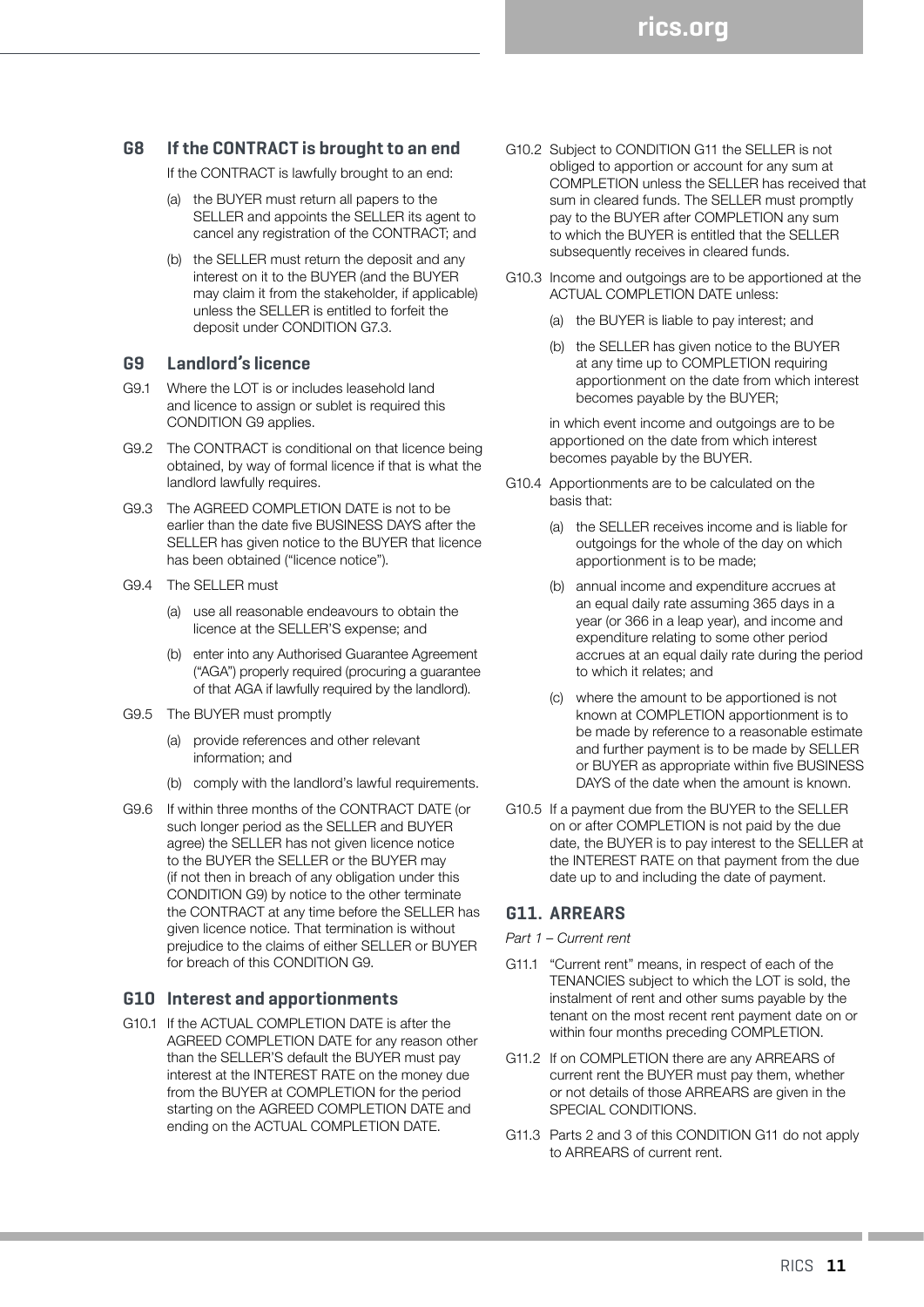#### *Part 2 – BUYER to pay for ARREARS*

- G11.4 Part 2 of this CONDITION G11 applies where the SPECIAL CONDITIONS give details of ARREARS.
- G11.5 The BUYER is on COMPLETION to pay, in addition to any other money then due, an amount equal to all ARREARS of which details are set out in the SPECIAL CONDITIONS.
- G11.6 If those ARREARS are not OLD ARREARS the SELLER is to assign to the BUYER all rights that the SELLER has to recover those ARREARS.
- *Part 3 BUYER not to pay for ARREARS*
- G11.7 Part 3 of this CONDITION G11 applies where the SPECIAL CONDITIONS
	- (a) so state; or
	- (b) give no details of any ARREARS.
- G11.8 While any ARREARS due to the SELLER remain unpaid the BUYER must:
	- (a) try to collect them in the ordinary course of management but need not take legal proceedings or forfeit the TENANCY;
	- (b) pay them to the SELLER within five BUSINESS DAYS of receipt in cleared funds (plus interest at the INTEREST RATE calculated on a daily basis for each subsequent day's delay in payment);
	- (c) on request, at the cost of the SELLER, assign to the SELLER or as the SELLER may direct the right to demand and sue for OLD ARREARS, such assignment to be in such form as the SELLER'S conveyancer may reasonably require:
	- (d) if reasonably required, allow the SELLER'S conveyancer to have on loan the counterpart of any TENANCY against an undertaking to hold it to the BUYER's order;
	- (e) not without the consent of the SELLER release any tenant or surety from liability to pay ARREARS or accept a surrender of or forfeit any TENANCY under which ARREARS are due; and
	- (f) if the BUYER disposes of the LOT prior to recovery of all ARREARS obtain from the BUYER'S successor in title a covenant in favour of the SELLER in similar form to part 3 of this CONDITION G11.
- G11.9 Where the SELLER has the right to recover ARREARS it must not without the BUYER'S written consent bring insolvency proceedings against a tenant or seek the removal of goods from the LOT.

## **G12 Management**

- G12.1 This CONDITION G12 applies where the LOT is sold subject to TENANCIES.
- G12.2 The SELLER is to manage the LOT in accordance with its standard management policies pending COMPLETION.
- G12.3 The SELLER must consult the BUYER on all management issues that would affect the BUYER after COMPLETION (such as, but not limited to, an application for licence; a rent review; a variation, surrender, agreement to surrender or proposed forfeiture of a TENANCY; or a new TENANCY or agreement to grant a new TENANCY) and:
	- (a) the SELLER must comply with the BUYER's reasonable requirements unless to do so would (but for the indemnity in paragraph (c)) expose the SELLER to a liability that the SELLER would not otherwise have, in which case the SELLER may act reasonably in such a way as to avoid that liability;
	- (b) if the SELLER gives the BUYER notice of the SELLER's intended act and the BUYER does not object within five BUSINESS DAYS giving reasons for the objection the SELLER may act as the SELLER intends; and
	- (c) the BUYER is to indemnify the SELLER against all loss or liability the SELLER incurs through acting as the BUYER requires, or by reason of delay caused by the BUYER.

## **G13 Rent deposits**

- G13.1 Where any TENANCY is an assured shorthold TENANCY, the SELLER and the BUYER are to comply with their respective statutory duties in relation to the protection of tenants' deposits, and to demonstrate in writing to the other (before COMPLETION, so far as practicable) that they have complied.
- G13.2 The remainder of this CONDITION G13 applies where the SELLER is holding or otherwise entitled to money by way of rent deposit in respect of a TENANCY. In this CONDITION G13 "rent deposit deed" means the deed or other DOCUMENT under which the rent deposit is held.
- G13.3 If the rent deposit is not assignable the SELLER must on COMPLETION hold the rent deposit on trust for the BUYER and, subject to the terms of the rent deposit deed, comply at the cost of the BUYER with the BUYER's lawful instructions.
- G13.4 Otherwise the SELLER must on COMPLETION pay and assign its interest in the rent deposit to the BUYER under an assignment in which the BUYER covenants with the SELLER to:
	- (a) observe and perform the SELLER's covenants and conditions in the rent deposit deed and indemnify the SELLER in respect of any breach;
	- (b) give notice of assignment to the tenant; and
	- (c) give such direct covenant to the tenant as may be required by the rent deposit deed.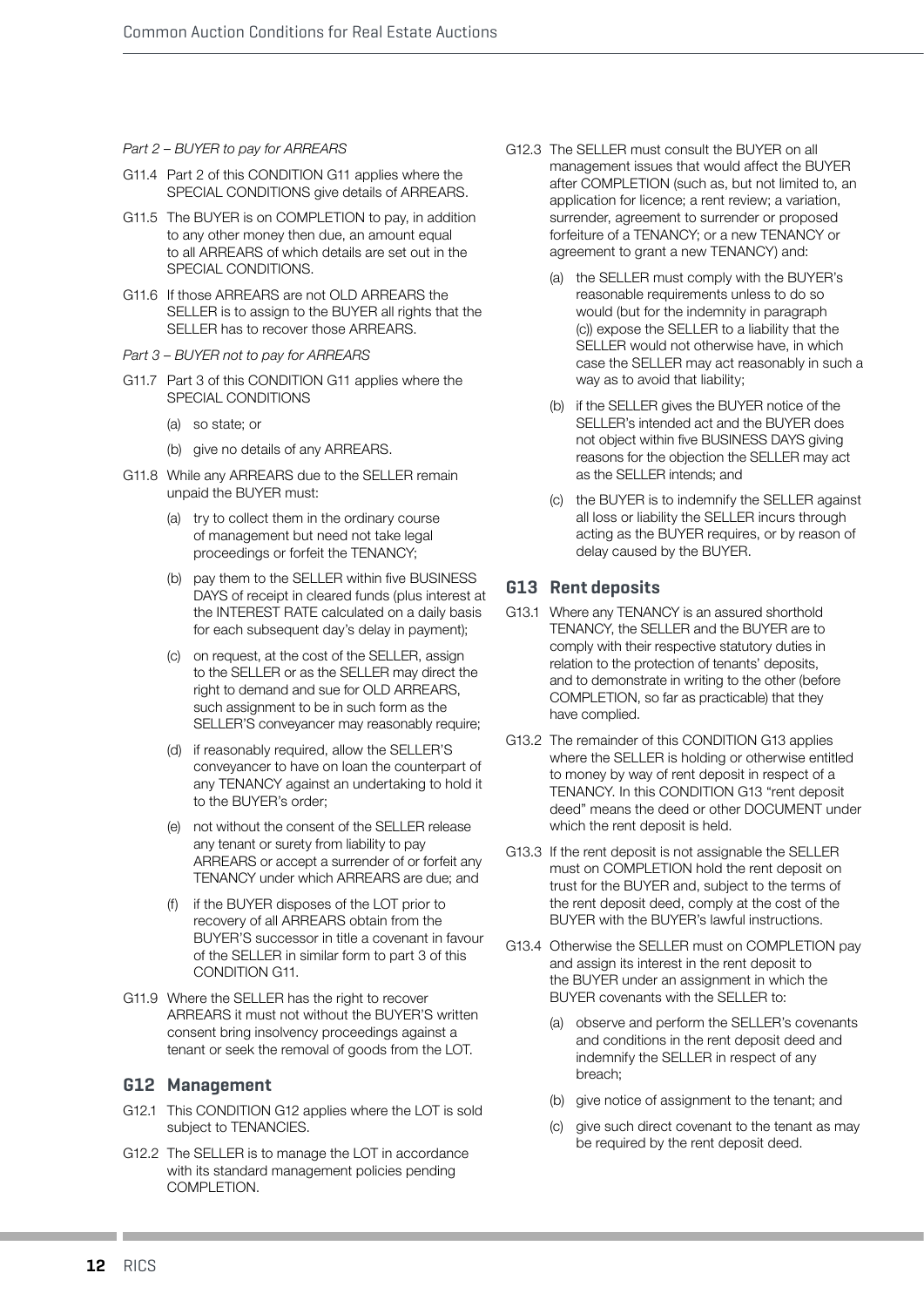## **G14 VAT**

- G14.1 Where a SALE CONDITION requires money to be paid or other consideration to be given, the payer must also pay any VAT that is chargeable on that money or consideration, but only if given a valid VAT invoice.
- G14.2 Where the SPECIAL CONDITIONS state that no VAT OPTION has been made the SELLER confirms that none has been made by it or by any company in the same VAT group nor will be prior to COMPLETION.

### **G15 TRANSFER as a going concern**

- G15.1 Where the SPECIAL CONDITIONS so state:
	- (a) the SELLER and the BUYER intend, and will take all practicable steps (short of an appeal) to procure, that the sale is treated as a TRANSFER of a going concern; and
	- (b) this CONDITION G15 applies.
- G15.2 The SELLER confirms that the SELLER:
	- (a) is registered for VAT, either in the SELLER'S name or as a member of the same VAT group; and
	- (b) has (unless the sale is a standard-rated supply) made in relation to the LOT a VAT OPTION that remains valid and will not be revoked before COMPLETION.
- G15.3 The BUYER confirms that
	- (a) it is registered for VAT, either in the BUYER'S name or as a member of a VAT group;
	- (b) it has made, or will make before COMPLETION, a VAT OPTION in relation to the LOT and will not revoke it before or within three months after COMPLETION;
	- (c) article 5(2B) of the Value Added Tax (Special Provisions) Order 1995 does not apply to it; and
	- (d) it is not buying the LOT as a nominee for another person.
- G15.4 The BUYER is to give to the SELLER as early as possible before the AGREED COMPLETION DATE evidence
	- (a) of the BUYER'S VAT registration:
	- (b) that the BUYER has made a VAT OPTION; and
	- (c) that the VAT OPTION has been notified in writing to HM Revenue and Customs;

and if it does not produce the relevant evidence at least two BUSINESS DAYS before the AGREED COMPLETION DATE, CONDITION G14.1 applies at COMPLETION.

- G15.5 The BUYER confirms that after COMPLETION the BUYER intends to
	- (a) retain and manage the LOT for the BUYER'S own benefit as a continuing business as a going concern subject to and with the benefit of the TENANCIES; and
	- (b) collect the rents payable under the TENANCIES and charge VAT on them.
- G15.6 If, after COMPLETION, it is found that the sale of the LOT is not a TRANSFER of a going concern then:
	- (a) the SELLER's conveyancer is to notify the BUYER's conveyancer of that finding and provide a VAT invoice in respect of the sale of the LOT;
	- (b) the BUYER must within five BUSINESS DAYS of receipt of the VAT invoice pay to the SELLER the VAT due; and
	- (c) if VAT is payable because the BUYER has not complied with this CONDITION G15, the BUYER must pay and indemnify the SELLER against all costs, interest, penalties or surcharges that the SELLER incurs as a result.

### **G16 Capital allowances**

- G16.1 This CONDITION G16 applies where the SPECIAL CONDITIONS state that there are capital allowances available in respect of the LOT.
- G16.2 The SELLER is promptly to supply to the BUYER all information reasonably required by the BUYER in connection with the BUYER's claim for capital allowances.
- G16.3 The value to be attributed to those items on which capital allowances may be claimed is set out in the SPECIAL CONDITIONS.
- G16.4 The SELLER and BUYER agree:
	- (a) to make an election on COMPLETION under Section 198 of the Capital Allowances Act 2001 to give effect to this CONDITION G16; and
	- (b) to submit the value specified in the SPECIAL CONDITIONS to HM Revenue and Customs for the purposes of their respective capital allowance computations.

#### **G17 Maintenance agreements**

- G17.1 The SELLER agrees to use reasonable endeavours to TRANSFER to the BUYER, at the BUYER's cost, the benefit of the maintenance agreements specified in the SPECIAL CONDITIONS.
- G17.2 The BUYER must assume, and indemnify the SELLER in respect of, all liability under such agreements from the ACTUAL COMPLETION DATE.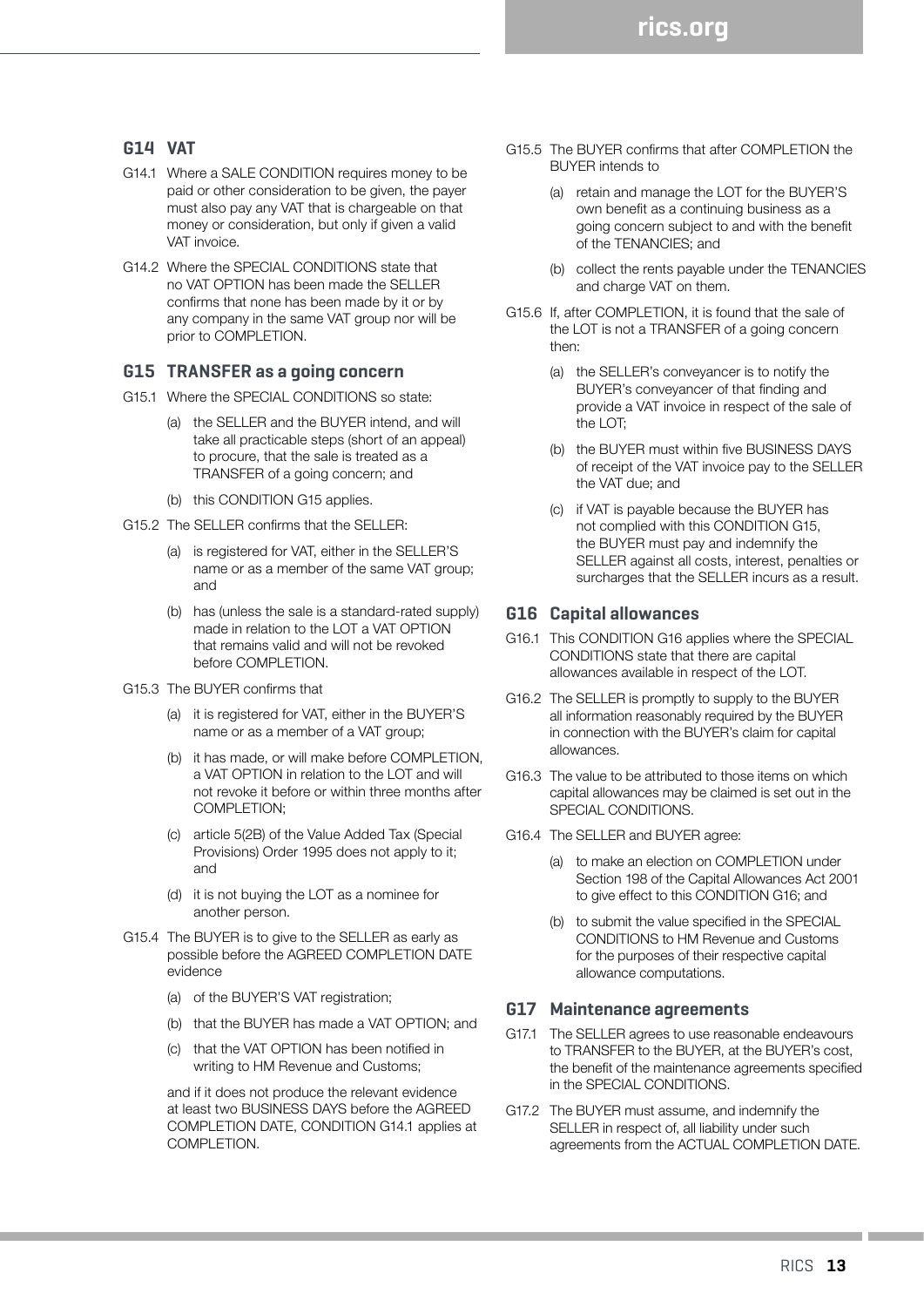## **G18 Landlord and Tenant Act 1987**

- G18.1 This CONDITION G18 applies where the sale is a relevant disposal for the purposes of part I of the Landlord and Tenant Act 1987
- G18.2 The SELLER warrants that the SELLER has complied with sections 5B and 7 of that Act and that the requisite majority of qualifying tenants has not accepted the offer.

## **G19 Sale by PRACTITIONER**

- G19.1 This CONDITION G19 applies where the sale is by a PRACTITIONER either as SELLER or as agent of the SELLER.
- G19.2 The PRACTITIONER has been duly appointed and is empowered to sell the LOT.
- G19.3 Neither the PRACTITIONER nor the firm or any member of the firm to which the PRACTITIONER belongs has any personal liability in connection with the sale or the performance of the SELLER's obligations. The TRANSFER is to include a declaration excluding that personal liability.
- G19.4 The LOT is sold
	- (a) in its condition at COMPLETION;
	- (b) for such title as the SELLER may have; and
	- (c) with no title guarantee;

and the BUYER has no right to terminate the CONTRACT or any other remedy if information provided about the LOT is inaccurate, incomplete or missing.

- G19.5 Where relevant:
	- (a) the DOCUMENTS must include certified copies of those under which the PRACTITIONER is appointed, the DOCUMENT of appointment and the PRACTITIONER'S acceptance of appointment; and
	- (b) the SELLER may require the TRANSFER to be by the lender exercising its power of sale under the Law of Property Act 1925.
- G19.6 The BUYER understands this CONDITION G19 and agrees that it is fair in the circumstances of a sale by a PRACTITIONER.

### **G20 TUPE**

- G20.1 If the SPECIAL CONDITIONS state "there are no employees to which TUPE applies", this is a warranty by the SELLER to this effect.
- G20.2 If the SPECIAL CONDITIONS do not state "there are no employees to which TUPE applies" the following paragraphs apply:
	- (a) The SELLER must notify the BUYER of those employees whose CONTRACTs of employment will TRANSFER to the BUYER on COMPLETION (the "Transferring Employees").

This notification must be given to the BUYER not less than 14 days before COMPLETION.

- (b) The BUYER confirms that it will comply with its obligations under TUPE and any SPECIAL CONDITIONS in respect of the TRANSFERring Employees.
- (c) The BUYER and the SELLER acknowledge that pursuant and subject to TUPE, the CONTRACTs of employment between the TRANSFERring Employees and the SELLER will TRANSFER to the BUYER on COMPLETION
- (d) The BUYER is to keep the SELLER indemnified against all liability for the TRANSFERring Employees after COMPLETION.

## **G21 Environmental**

- G21.1 This CONDITION G21 only applies where the SPECIAL CONDITIONS so provide.
- G21.2 The SELLER has made available such reports as the SELLER has as to the environmental condition of the LOT and has given the BUYER the opportunity to carry out investigations (whether or not the BUYER has read those reports or carried out any investigation) and the BUYER admits that the PRICE takes into account the environmental condition of the LOT
- G21.3 The BUYER agrees to indemnify the SELLER in respect of all liability for or resulting from the environmental condition of the LOT.

## **G22 Service Charge**

- G22.1 This CONDITION G22 applies where the LOT is sold subject to TENANCIES that include service charge provisions.
- G22.2 No apportionment is to be made at COMPLETION in respect of service charges.
- G22.3 Within two months after COMPLETION the SELLER must provide to the BUYER a detailed service charge account for the service charge year current on COMPLETION showing:
	- (a) service charge expenditure attributable to each TENANCY;
	- (b) payments on account of service charge received from each tenant;
	- (c) any amounts due from a tenant that have not been received;
	- (d) any service charge expenditure that is not attributable to any TENANCY and is for that reason irrecoverable.
- G22.4 In respect of each TENANCY, if the service charge account shows:
	- (a) that payments that the tenant has made on account exceed attributable service charge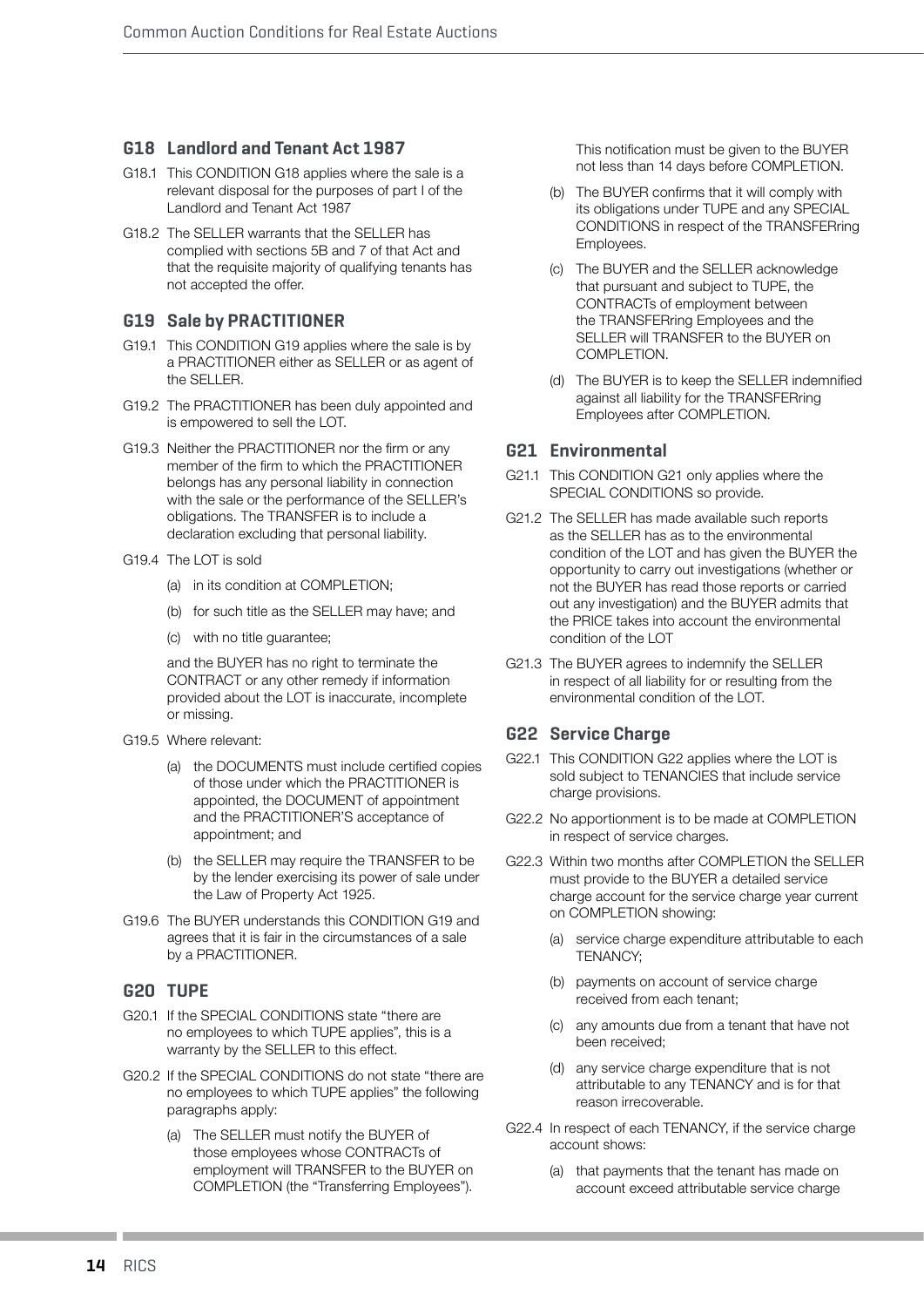**rics.org**

expenditure, the SELLER must pay to the BUYER an amount equal to that excess when it provides the service charge account; or

(b) that attributable service charge expenditure exceeds payments made on account, the BUYER must use all reasonable endeavours to recover the shortfall from the tenant as soon as practicable and promptly pay the amount so recovered to the SELLER;

but in respect of payments on account that are still due from a tenant CONDITION G11 (ARREARS) applies.

- G22.5 In respect of service charge expenditure that is not attributable to any TENANCY the SELLER must pay the expenditure incurred in respect of the period before ACTUAL COMPLETION DATE and the BUYER must pay the expenditure incurred in respect of the period after ACTUAL COMPLETION DATE. Any necessary monetary adjustment is to be made within five BUSINESS DAYS of the SELLER providing the service charge account to the BUYER.
- G22.6 If the SELLER holds any reserve or sinking fund on account of future service charge expenditure or a depreciation fund:
	- (a) the SELLER must pay it (including any interest earned on it) to the BUYER on COMPLETION; and
	- (b) the BUYER must covenant with the SELLER to hold it in accordance with the terms of the TENANCIES and to indemnify the SELLER if it does not do so.

### **G23 Rent reviews**

- G23.1 This CONDITION G23 applies where the LOT is sold subject to a TENANCY under which a rent review due on or before the ACTUAL COMPLETION DATE has not been agreed or determined.
- G23.2 The SELLER may continue negotiations or rent review proceedings up to the ACTUAL COMPLETION DATE but may not agree the level of the revised rent or commence rent review proceedings without the written consent of the BUYER, such consent not to be unreasonably withheld or delayed.
- G23.3 Following COMPLETION the BUYER must complete rent review negotiations or proceedings as soon as reasonably practicable but may not agree the level of the revised rent without the written consent of the SELLER, such consent not to be unreasonably withheld or delayed.
- G23.4 The SELLER must promptly:
	- (a) give to the BUYER full details of all rent review negotiations and proceedings, including copies of all correspondence and other papers; and
- (b) use all reasonable endeavours to substitute the BUYER for the SELLER in any rent review proceedings.
- G23.5 The SELLER and the BUYER are to keep each other informed of the progress of the rent review and have regard to any proposals the other makes in relation to it.
- G23.6 When the rent review has been agreed or determined the BUYER must account to the SELLER for any increased rent and interest recovered from the tenant that relates to the SELLER'S period of ownership within five BUSINESS DAYS of receipt of cleared funds.
- G23.7 If a rent review is agreed or determined before COMPLETION but the increased rent and any interest recoverable from the tenant has not been received by COMPLETION the increased rent and any interest recoverable is to be treated as ARREARS.
- G23.8 The SELLER and the BUYER are to bear their own costs in relation to rent review negotiations and proceedings.

### **G24 TENANCY renewals**

- G24.1 This CONDITION G24 applies where the tenant under a TENANCY has the right to remain in occupation under part II of the Landlord and Tenant Act 1954 (as amended) and references to notices and proceedings are to notices and proceedings under that Act.
- G24.2 Where practicable, without exposing the SELLER to liability or penalty, the SELLER must not without the written consent of the BUYER (which the BUYER must not unreasonably withhold or delay) serve or respond to any notice or begin or continue any proceedings.
- G24.3 If the SELLER receives a notice the SELLER must send a copy to the BUYER within five BUSINESS DAYS and act as the BUYER reasonably directs in relation to it.
- G24.4 Following COMPLETION the BUYER must:
	- (a) with the co-operation of the SELLER take immediate steps to substitute itself as a party to any proceedings;
	- (b) use all reasonable endeavours to conclude any proceedings or negotiations for the renewal of the TENANCY and the determination of any interim rent as soon as reasonably practicable at the best rent or rents reasonably obtainable; and
	- (c) if any increased rent is recovered from the tenant (whether as interim rent or under the renewed TENANCY) account to the SELLER for the part of that increase that relates to the SELLER'S period of ownership of the LOT within five BUSINESS DAYS of receipt of cleared funds.
- G24.5 The SELLER and the BUYER are to bear their own costs in relation to the renewal of the TENANCY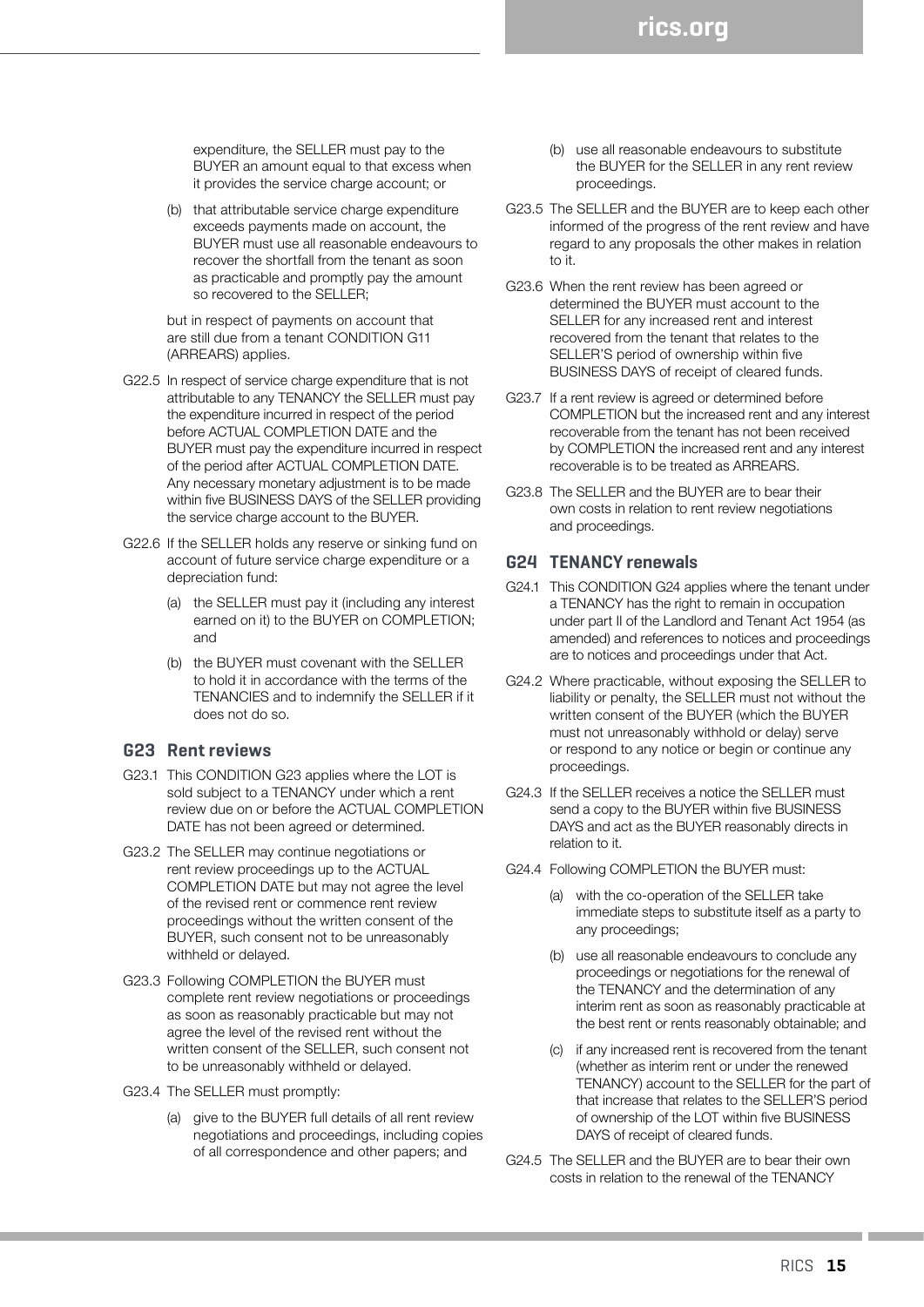and any proceedings relating to this.

#### **G25 Warranties**

- G25.1 Available warranties are listed in the SPECIAL CONDITIONS.
- G25.2 Where a warranty is assignable the SELLER must:
	- (a) on COMPLETION assign it to the BUYER and give notice of assignment to the person who gave the warranty; and
	- (b) apply for (and the SELLER and the BUYER must use all reasonable endeavours to obtain) any consent to assign that is required. If consent has not been obtained by COMPLETION the warranty must be assigned within five BUSINESS DAYS after the consent has been obtained.
- G25.3 If a warranty is not assignable the SELLER must after COMPLETION:
	- (a) hold the warranty on trust for the BUYER; and
	- (b) at the BUYER's cost comply with such of the lawful instructions of the BUYER in relation to the warranty as do not place the SELLER in breach of its terms or expose the SELLER to any liability or penalty.

### **G26 No assignment**

The BUYER must not assign, mortgage or otherwise TRANSFER or part with the whole or any part of the BUYER'S interest under this CONTRACT.

## **G27 Registration at the Land Registry**

- G27.1 This CONDITION G27.1 applies where the LOT is leasehold and its sale either triggers first registration or is a registrable disposition. The BUYER must at its own expense and as soon as practicable:
	- (a) procure that it becomes registered at the Land Registry as proprietor of the LOT;
	- (b) procure that all rights granted and reserved by the lease under which the LOT is held are properly noted against the affected titles; and
	- (c) provide the SELLER with an official copy of the register relating to such lease showing itself registered as proprietor.
- G27.2 This CONDITION G27.2 applies where the LOT comprises part of a registered title. The BUYER must at its own expense and as soon as practicable:
	- (a) apply for registration of the TRANSFER;
	- (b) provide the SELLER with an official copy and title plan for the BUYER'S new title; and
	- (c) join in any representations the SELLER may

properly make to the Land Registry relating to the application.

#### **G28 Notices and other communications**

- G28.1 All communications, including notices, must be in writing. Communication to or by the SELLER or the BUYER may be given to or by their conveyancers.
- G28.2 A communication may be relied on if:
	- (a) delivered by hand; or
	- (b) made electronically and personally acknowledged (automatic acknowledgement does not count); or
	- (c) there is proof that it was sent to the address of the person to whom it is to be given (as specified in the SALE MEMORANDUM) by a postal service that offers normally to deliver mail the next following BUSINESS DAY.
- G28.3 A communication is to be treated as received:
	- (a) when delivered, if delivered by hand; or
	- (b) when personally acknowledged, if made electronically;

but if delivered or made after 1700 hours on a BUSINESS DAY a communication is to be treated as received on the next BUSINESS DAY.

G28.4 A communication sent by a postal service that offers normally to deliver mail the next following BUSINESS DAY will be treated as received on the second BUSINESS DAY after it has been posted.

## **G29 CONTRACTs (Rights of Third Parties) Act 1999**

No one is intended to have any benefit under the CONTRACT pursuant to the CONTRACTs (Rights of Third Parties) Act 1999.

### **G30 EXTRA GENERAL CONDITIONS**

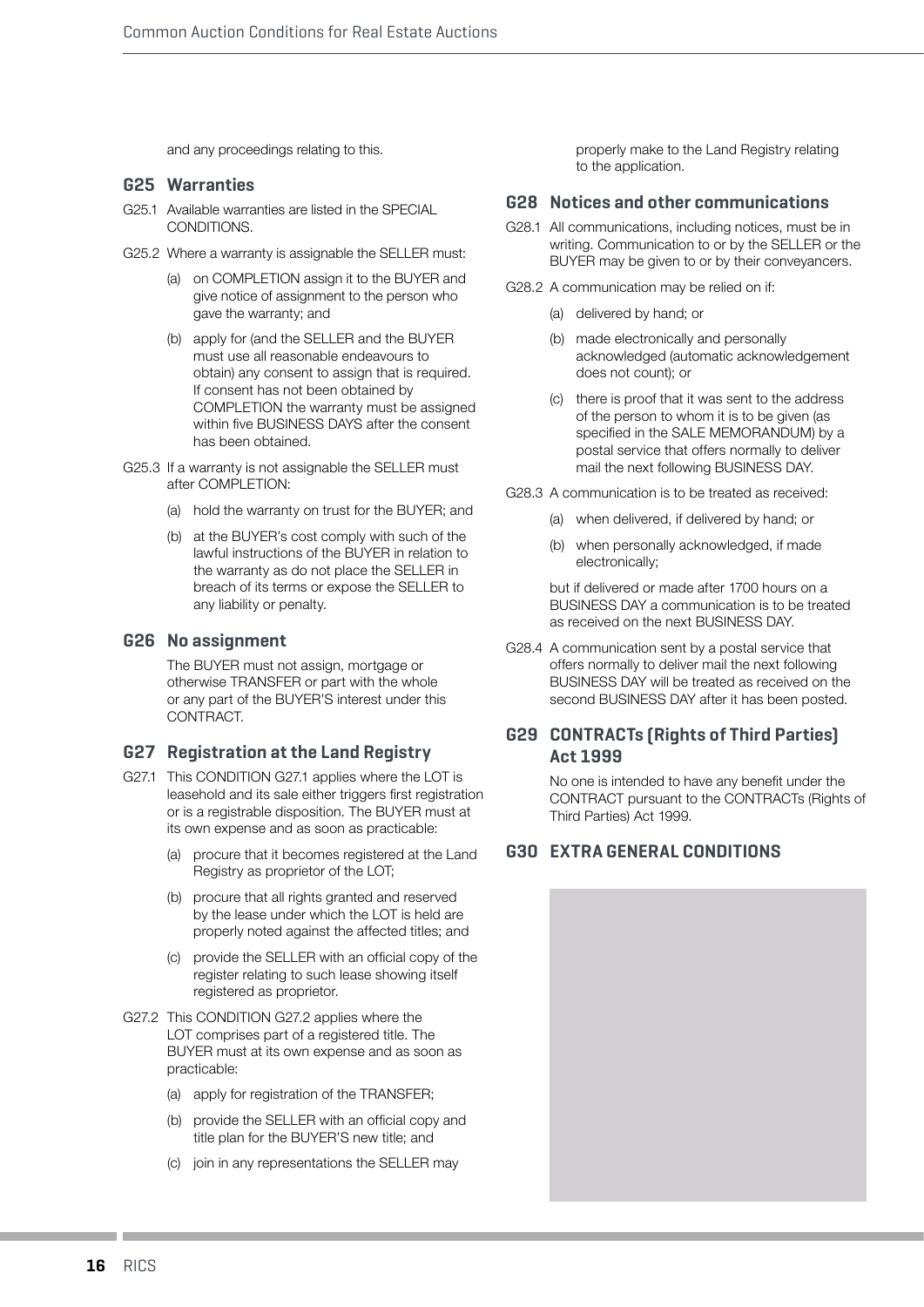## Special Conditions of Sale

Words that are neither in square brackets nor in italics constitute the SPECIAL CONDITIONS applicable to the relevant LOT. References to the GENERAL CONDITIONS are for convenience only and are not intended to be comprehensive.

LOT Number:

**Name and address of the SELLER**

**Name, address and reference of the SELLER'S conveyancer** 

**Brief description of the LOT (see CONDITION G1.1)** 

**Rights to be granted (see CONDITION G1.1)** 

**Rights to be reserved (see CONDITION G1.1)**

**Exclusions (see CONDITION G1.1)**

**TENANCIES (see CONDITION G1.2)**

**What the sale is subject to (see CONDITION G1)**

the control of the control of the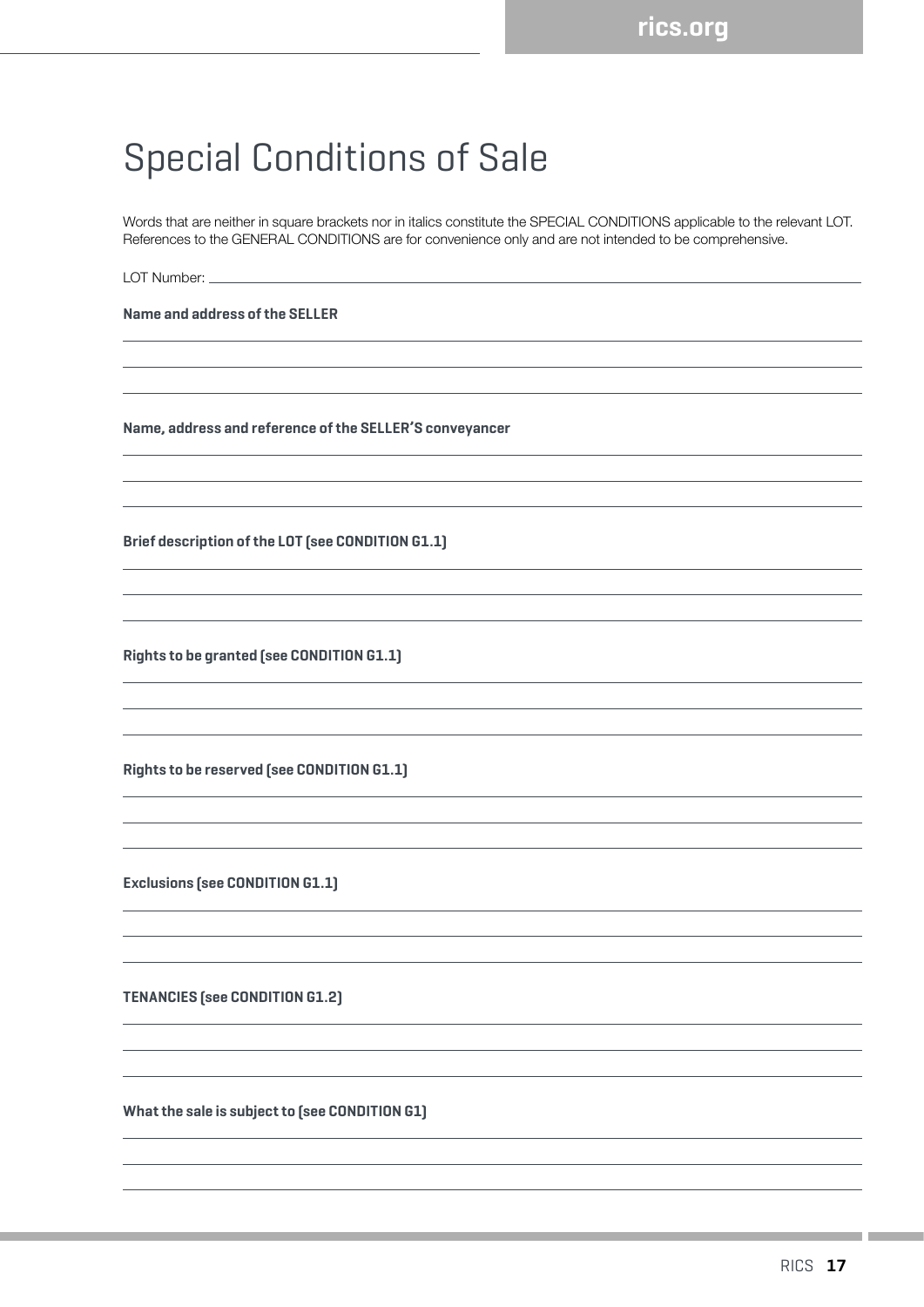**Chattels etc (see CONDITION G1.7)**

**Deposit (see CONDITION G2)**

**Insurance (see CONDITION G3)**

**Title (see CONDITION G4)**

**Registered or unregistered?**

**Title guarantee (see CONDITION G4.3)**

**TRANSFER (see CONDITION G5)**

**AGREED COMPLETION DATE (see CONDITION G6.1)**

and the control of the control of the control of the control of the control of the control of the control of the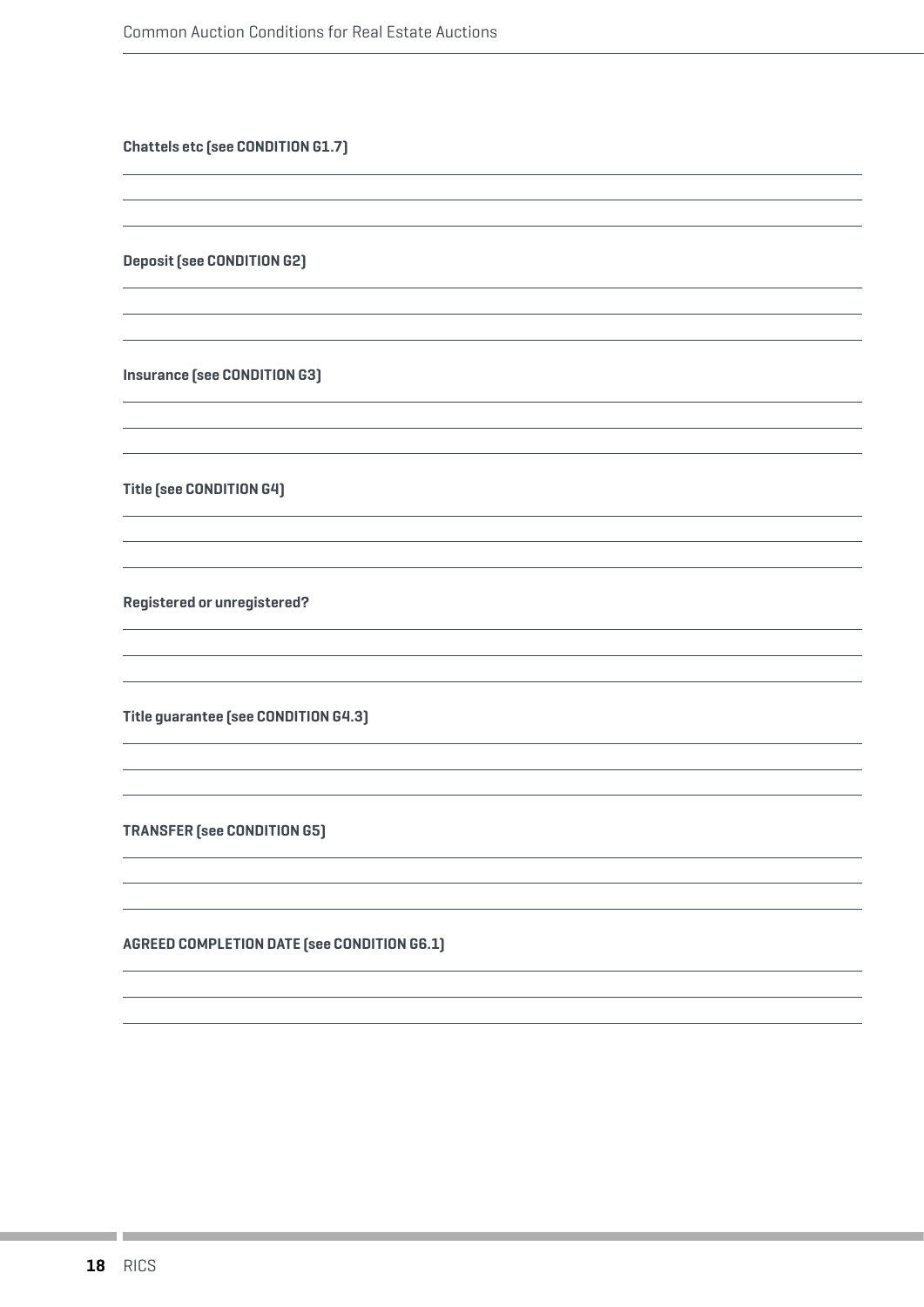## **ADDITIONAL AMOUNTS PAYABLE AT COMPLETION (IF ANY) (see CONDITION G6.2)**

**INTEREST RATE (see CONDITION G10)**

**ARREARS (see CONDITION G11)**

**VAT (see CONDITIONS G14 and 15)**

**Capital allowances (see CONDITION G16)**

**Maintenance agreements (see CONDITION G17)**

**TUPE (see CONDITION G20)** 

**Environmental (see CONDITION G21**

an an Sala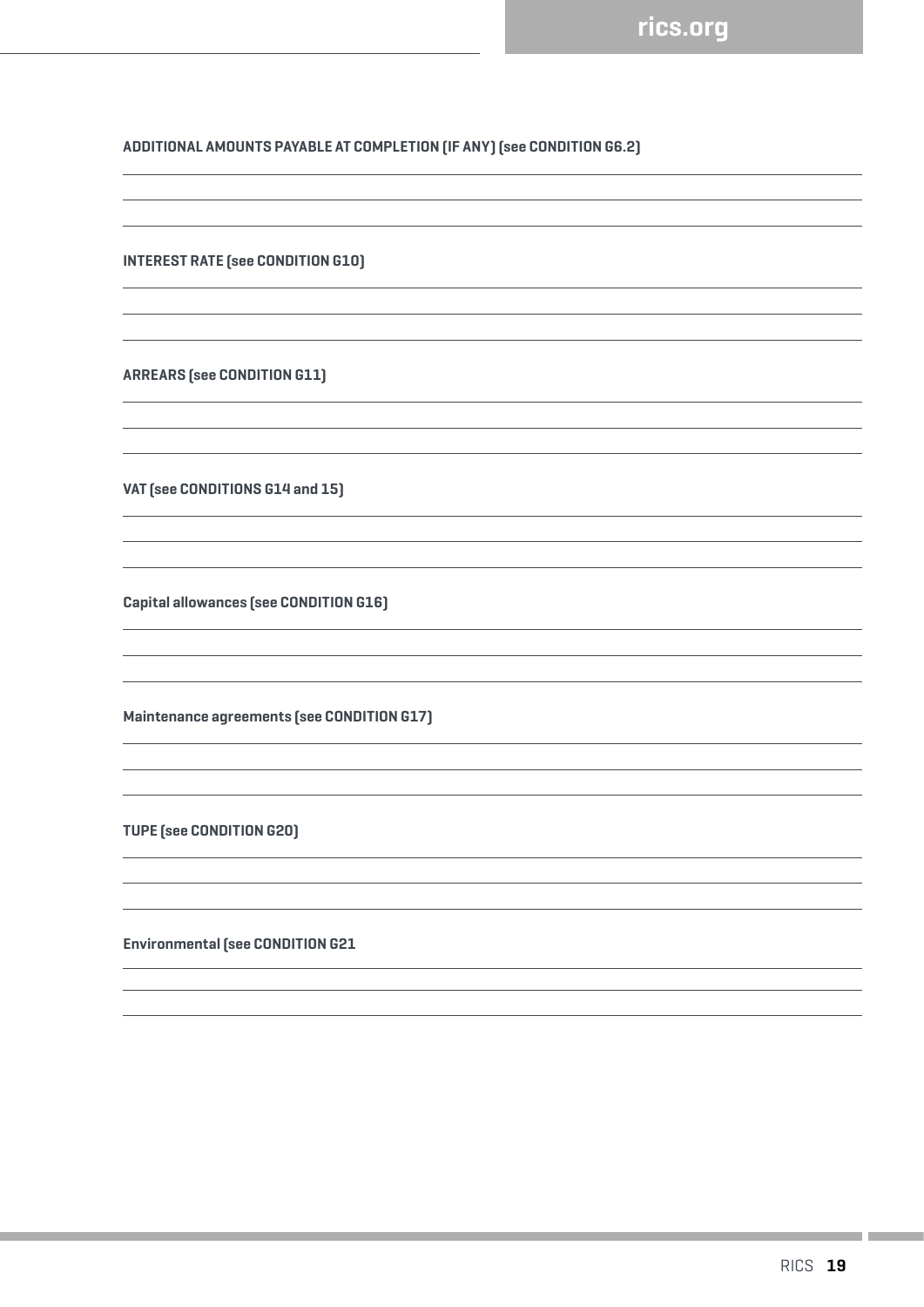**Warranties (see CONDITION G25)**

#### **Amendments to the GENERAL CONDITIONS**

#### **Extra SPECIAL CONDITIONS**

#### **TENANCY SCHEDULE**

The LOT is sold subject to and with the benefit of the TENANCIES listed below:

| Property | <b>Date</b> | Original landlord<br>and tenant | <b>Current tenant</b> | Term | <b>Current rent</b> |
|----------|-------------|---------------------------------|-----------------------|------|---------------------|
|          |             |                                 |                       |      |                     |
|          |             |                                 |                       |      |                     |
|          |             |                                 |                       |      |                     |
|          |             |                                 |                       |      |                     |
|          |             |                                 |                       |      |                     |
|          |             |                                 |                       |      |                     |
|          |             |                                 |                       |      |                     |
|          |             |                                 |                       |      |                     |
|          |             |                                 |                       |      |                     |
|          |             |                                 |                       |      |                     |
|          |             |                                 |                       |      |                     |
|          |             |                                 |                       |      |                     |

the contract of the contract of the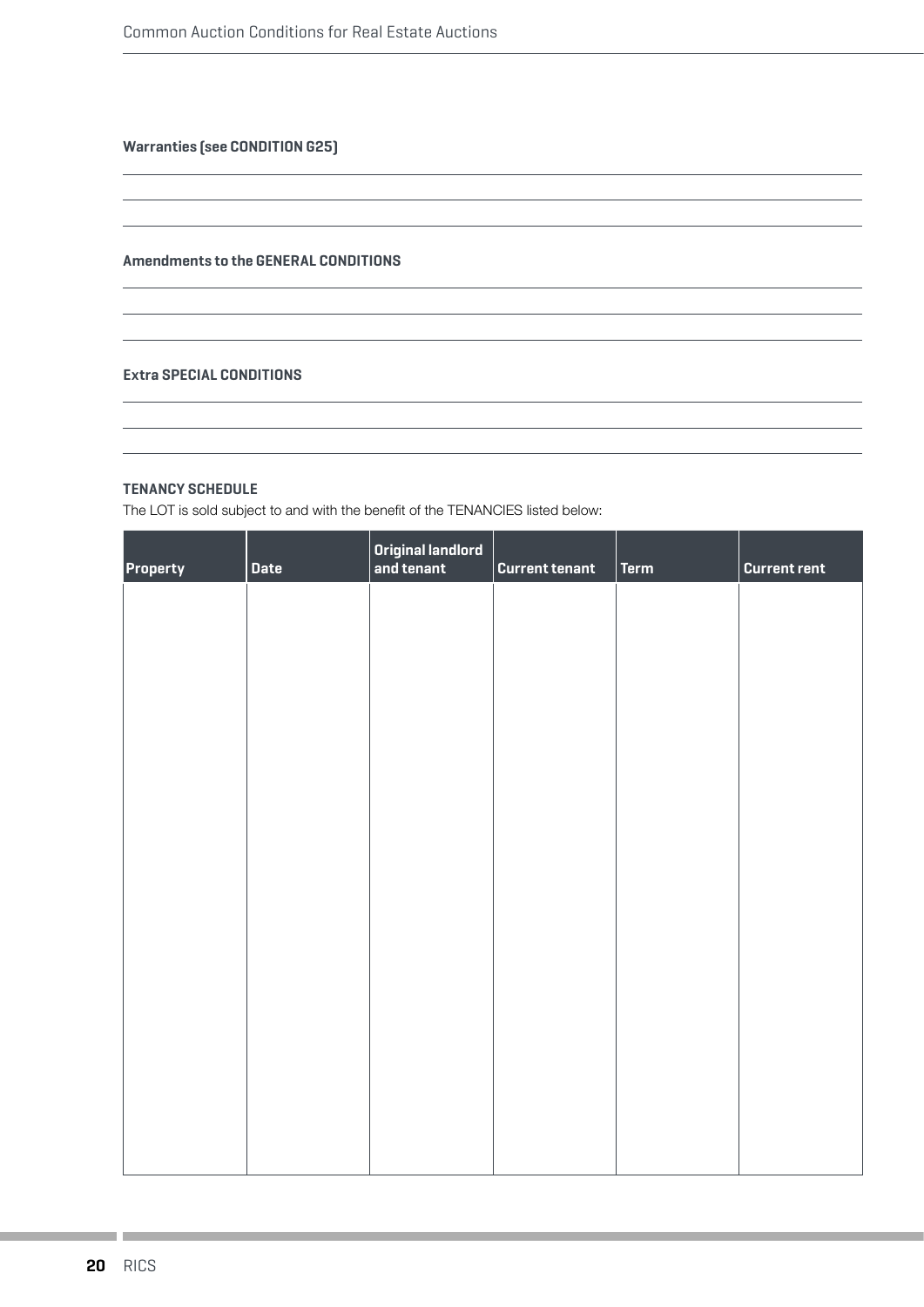## **ARREARS SCHEDULE**

These are the ARREARS referred to in CONDITION G11:

| <b>Property</b> | Date | Original landlord<br>and tenant | <b>Current tenant</b> | $ $ Term | <b>Current rent</b> |
|-----------------|------|---------------------------------|-----------------------|----------|---------------------|
|                 |      |                                 |                       |          |                     |
|                 |      |                                 |                       |          |                     |
|                 |      |                                 |                       |          |                     |
|                 |      |                                 |                       |          |                     |
|                 |      |                                 |                       |          |                     |
|                 |      |                                 |                       |          |                     |
|                 |      |                                 |                       |          |                     |
|                 |      |                                 |                       |          |                     |
|                 |      |                                 |                       |          |                     |
|                 |      |                                 |                       |          |                     |
|                 |      |                                 |                       |          |                     |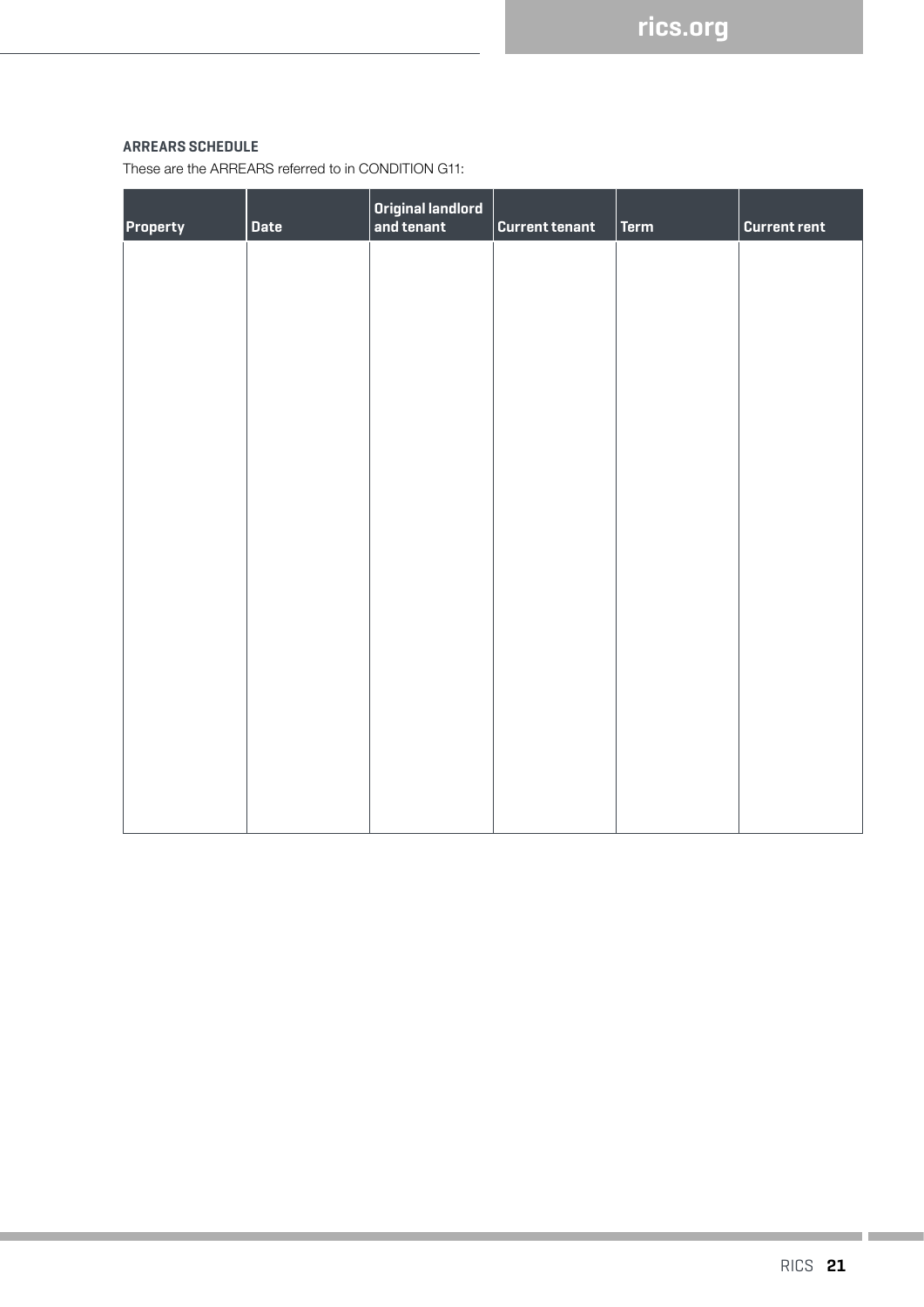## Sale Memorandum

**Date** 

**Name and address of the SELLER**

**Name and address of BUYER**

**Name and address of BIDDER (if not the BUYER)** 

**The LOT** 

**The PRICE (excluding any VAT)** 

**Deposit paid** 

The SELLER agrees to sell and the BUYER agrees to buy the LOT for the PRICE. This agreement is subject to the `CONDITIONS so far as they apply to the LOT.

We acknowledge receipt of the deposit.

| <b>Signed by the BUYER</b>                                                                                                                        | Signed by us as agent for the SELLER                                                                                                                                                                                                 |
|---------------------------------------------------------------------------------------------------------------------------------------------------|--------------------------------------------------------------------------------------------------------------------------------------------------------------------------------------------------------------------------------------|
| <u> 1989 - Andrea San Andrea San Andrea San Andrea San Andrea San Andrea San Andrea San Andrea San Andrea San A</u><br>The BUYER's conveyancer is | <u> 1989 - Andrea Santa Andrea Andrea Andrea Andrea Andrea Andrea Andrea Andrea Andrea Andrea Andrea Andrea Andr</u><br>The SELLER's conveyancer is                                                                                  |
|                                                                                                                                                   |                                                                                                                                                                                                                                      |
|                                                                                                                                                   |                                                                                                                                                                                                                                      |
|                                                                                                                                                   |                                                                                                                                                                                                                                      |
|                                                                                                                                                   |                                                                                                                                                                                                                                      |
|                                                                                                                                                   | <u>a sa mga barangay na mga barangay na mga barangay na mga barangay na mga barangay ng mga barangay ng mga barangay ng mga barangay ng mga barangay ng mga barangay ng mga barangay ng mga barangay ng mga barangay ng mga bara</u> |
|                                                                                                                                                   |                                                                                                                                                                                                                                      |

and the con-